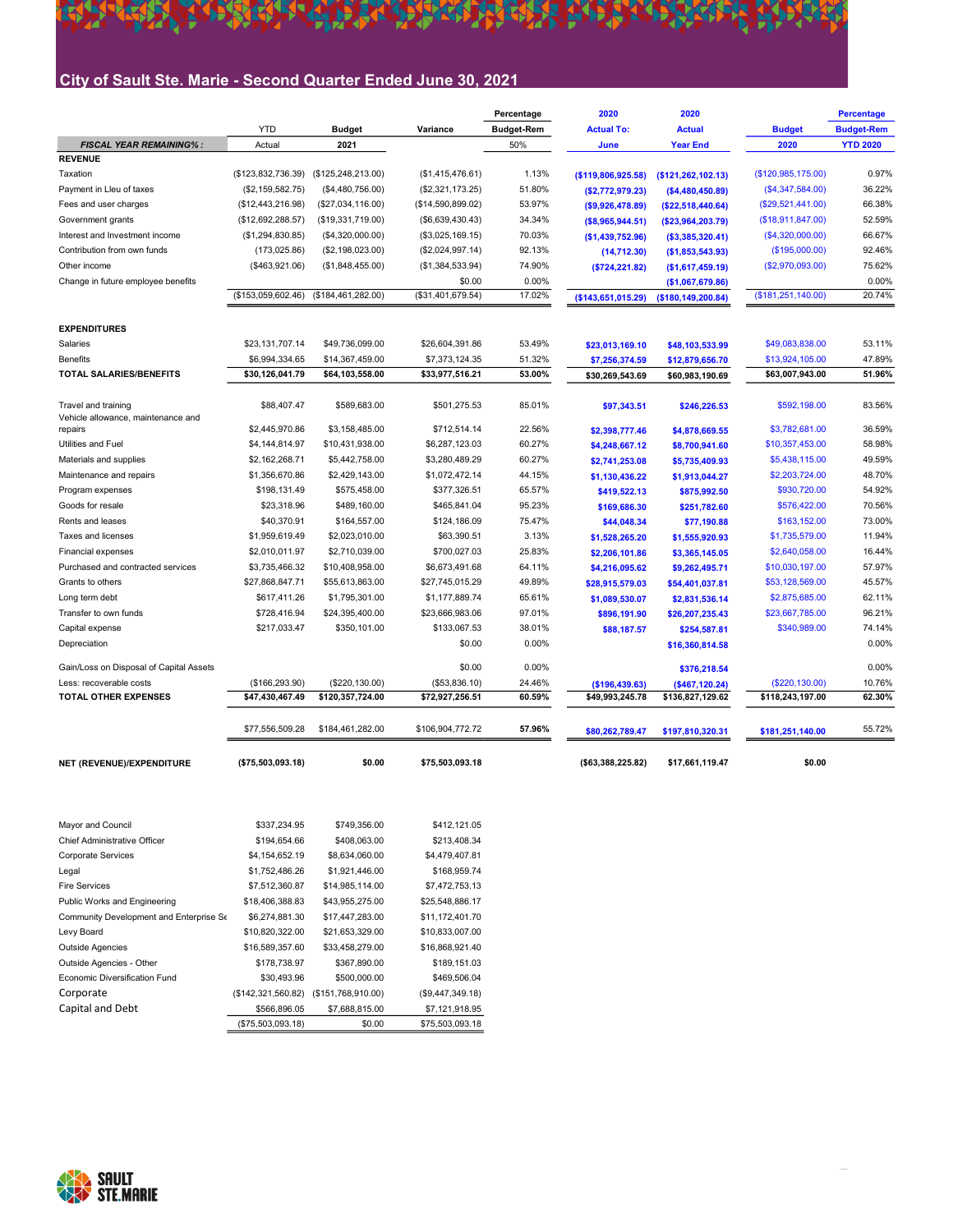

## Mayor & Council - Second Quarter Ended June 30, 2021

|                                                           |              |               |              | Percentage        | 2020              | 2020            |               | <b>Percentage</b> |
|-----------------------------------------------------------|--------------|---------------|--------------|-------------------|-------------------|-----------------|---------------|-------------------|
|                                                           | <b>YTD</b>   | <b>Budget</b> | Variance     | <b>Budget-Rem</b> | <b>Actual To:</b> | <b>Actual</b>   | <b>Budget</b> | <b>Budget-Rem</b> |
| <b>FISCAL YEAR REMAINING%:</b>                            | Actual       | 2021          |              | 50%               | June              | <b>Year End</b> | 2020          | <b>YTD 2020</b>   |
| <b>REVENUE</b>                                            |              |               |              |                   |                   |                 |               |                   |
|                                                           |              |               |              |                   |                   |                 |               |                   |
| <b>EXPENDITURES</b>                                       |              |               |              |                   |                   |                 |               |                   |
| Salaries                                                  | \$233,689.18 | \$487.354.00  | \$253.664.82 | 52.05%            | \$222.928.21      | \$444.380.54    | \$467,925.00  | 52.36%            |
| <b>Benefits</b>                                           | \$39.160.23  | \$72,817.00   | \$33,656.77  | 46.22%            | \$37,770.76       | \$69,392.04     | \$64,726.00   | 41.65%            |
| <b>TOTAL SALARIES/BENEFITS</b>                            | \$272.849.41 | \$560,171.00  | \$287,321.59 | 51.29%            | \$260,698.97      | \$513,772.58    | \$532,651.00  | 51.06%            |
| Travel and training<br>Vehicle allowance, maintenance and | \$2,625.41   | \$53,500.00   | \$50,874.59  | 95.09%            | \$7,164.79        | \$6,152.28      | \$53,500.00   | 86.61%            |
| repairs                                                   | \$15,230.51  | \$35,675.00   | \$20,444.49  | 57.31%            | \$15,526.95       | \$29,364.44     | \$35,675.00   | 56.48%            |
| Materials and supplies                                    | \$46,490.04  | \$62,910.00   | \$16,419.96  | 26.10%            | \$46.141.24       | \$55.320.45     | \$61,910.00   | 25.47%            |
| Purchased and contracted services                         | \$39.58      | \$2,100.00    | \$2,060.42   | 98.12%            | \$306.17          | \$1,619.95      | \$3,100.00    | 90.12%            |
| Grants to others                                          |              | \$35,000.00   | \$35,000.00  | 100.00%           | \$1,425.00        | \$5.159.52      | \$35,000.00   | 95.93%            |
| Depreciation                                              |              |               | \$0.00       | 0.00%             |                   | \$343.53        |               | 0.00%             |
| <b>TOTAL OTHER EXPENSES</b>                               | \$64.385.54  | \$189,185.00  | \$124,799.46 | 65.97%            | \$70.564.15       | \$97,960.17     | \$189,185.00  | 62.70%            |
|                                                           | \$337,234.95 | \$749,356.00  | \$412,121.05 | 55.00%            | \$331,263.12      | \$611,732.75    | \$721,836.00  | 54.11%            |
| NET (REVENUE)/EXPENDITURE                                 | \$337.234.95 | \$749.356.00  | \$412.121.05 | 55.00%            | \$331.263.12      | \$611.732.75    | \$721.836.00  | 54.11%            |

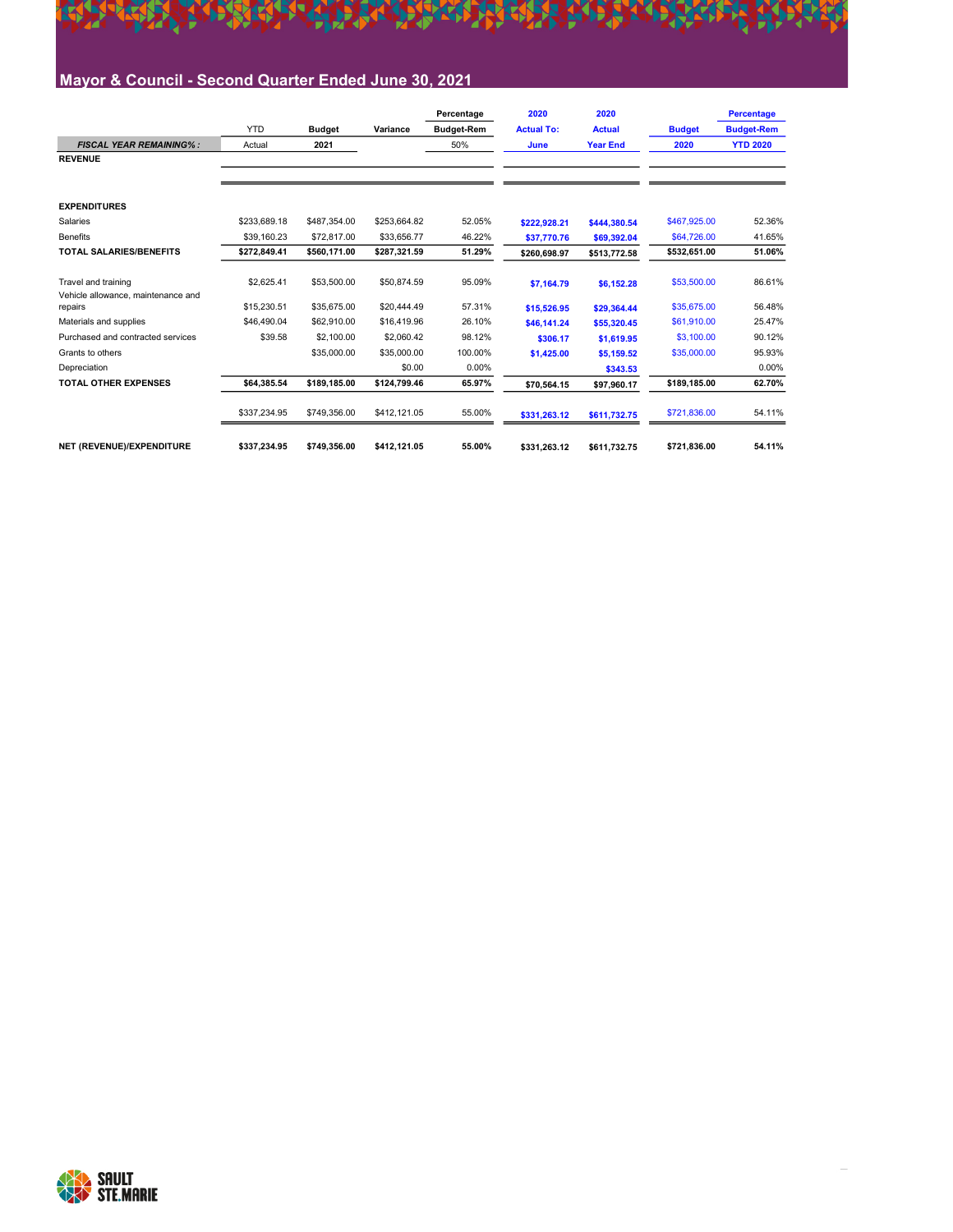

## CAO's Office - Second Quarter Ended June 30, 2021

|                                               |              |               |              | Percentage        | 2020              | 2020            |               | <b>Percentage</b> |
|-----------------------------------------------|--------------|---------------|--------------|-------------------|-------------------|-----------------|---------------|-------------------|
|                                               | <b>YTD</b>   | <b>Budget</b> | Variance     | <b>Budget-Rem</b> | <b>Actual To:</b> | <b>Actual</b>   | <b>Budget</b> | <b>Budget-Rem</b> |
| <b>FISCAL YEAR REMAINING%:</b>                | Actual       | 2021          |              | 50%               | June              | <b>Year End</b> | 2020          | <b>YTD 2020</b>   |
| <b>REVENUE</b>                                |              |               |              |                   |                   |                 |               |                   |
|                                               |              |               |              |                   |                   |                 |               |                   |
| <b>EXPENDITURES</b>                           |              |               |              |                   |                   |                 |               |                   |
| Salaries                                      | \$149.458.53 | \$312,248.00  | \$162.789.47 | 52.13%            | \$147.166.25      | \$321,231.22    | \$296,395.00  | 50.35%            |
| <b>Benefits</b>                               | \$38,747.84  | \$72,755.00   | \$34,007.16  | 46.74%            | \$38,654.03       | \$70,481.43     | \$69,220.00   | 44.16%            |
| <b>TOTAL SALARIES/BENEFITS</b>                | \$188,206.37 | \$385,003.00  | \$196,796.63 | 51.12%            | \$185,820.28      | \$391,712.65    | \$365,615.00  | 49.18%            |
| Travel and training                           | \$1,300.96   | \$4,260.00    | \$2,959.04   | 69.46%            | \$1.032.92        | \$998.98        | \$5,050.00    | 79.55%            |
| Vehicle allowance, maintenance and<br>repairs | \$2,472.24   | \$4,500.00    | \$2,027.76   | 45.06%            | \$2,455.08        | \$4,424.33      | \$4,480.00    | 45.20%            |
| Materials and supplies                        | \$2,675.09   | \$14,120.00   | \$11,444.91  | 81.05%            | \$3,984.66        | \$8,439.54      | \$13,290.00   | 70.02%            |
| Purchased and contracted services             |              | \$30.00       | \$30.00      | 100.00%           |                   |                 | \$90.00       | 100.00%           |
| Capital expense                               |              | \$150.00      | \$150.00     | 100.00%           |                   |                 | \$150.00      | 100.00%           |
| <b>TOTAL OTHER EXPENSES</b>                   | \$6.448.29   | \$23.060.00   | \$16.611.71  | 72.04%            | \$7,472.66        | \$13.862.85     | \$23,060.00   | 67.59%            |
|                                               | \$194,654.66 | \$408,063.00  | \$213,408.34 | 52.30%            | \$193,292.94      | \$405,575.50    | \$388,675.00  | 50.27%            |
| NET (REVENUE)/EXPENDITURE                     | \$194.654.66 | \$408.063.00  | \$213.408.34 | 52.30%            | \$193.292.94      | \$405,575.50    | \$388.675.00  | 50.27%            |

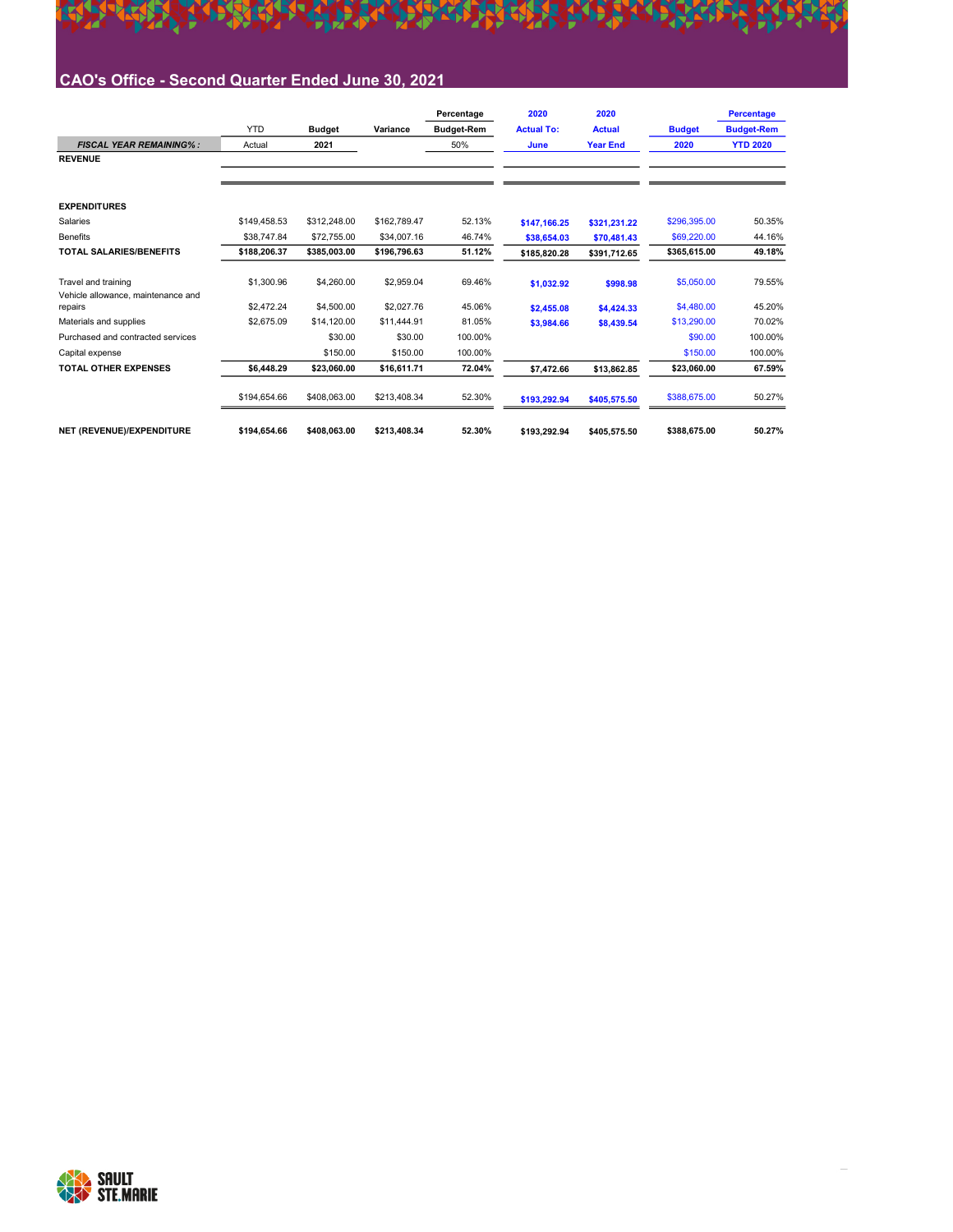## Corporate Services - Second Quarter Ended June 30, 2021

|                                               |                     |                |                 | Percentage        | 2020                       | 2020             |                 | <b>Percentage</b> |
|-----------------------------------------------|---------------------|----------------|-----------------|-------------------|----------------------------|------------------|-----------------|-------------------|
|                                               | <b>YTD</b>          | <b>Budget</b>  | Variance        | <b>Budget-Rem</b> | <b>Actual To:</b>          | <b>Actual</b>    | <b>Budget</b>   | <b>Budget-Rem</b> |
| <b>FISCAL YEAR REMAINING%:</b>                | Actual              | 2021           |                 | 50%               | June                       | <b>Year End</b>  | 2020            | <b>YTD 2020</b>   |
| <b>REVENUE</b>                                |                     |                |                 |                   |                            |                  |                 |                   |
| Fees and user charges                         | (\$36,845.83)       | (\$131,891.00) | (\$95,045.17)   | 72.06%            | ( \$48, 161.19)            | (\$103,378.25)   | (\$152,270.00)  | 68.37%            |
| Government grants                             |                     | (\$1,540.00)   | (\$1,540.00)    | 100.00%           | \$50.88                    | (\$11,139.32)    | (\$1,540.00)    | 103.30%           |
| Contribution from own funds                   |                     |                | \$0.00          | 0.00%             |                            | ( \$8,158.72)    |                 | 0.00%             |
| Other income                                  | $($ \$66,913.73 $)$ | (\$118,535.00) | (\$51,621.27)   | 43.55%            | ( \$60, 721.80)            | ( \$118, 643.09) | (\$120, 293.00) | 49.52%            |
|                                               | (\$103,759.56)      | (\$251,966.00) | (\$148, 206.44) | 58.82%            | (\$108,832.11)             | (\$241,319.38)   | (\$274,103.00)  | 60.30%            |
|                                               |                     |                |                 |                   |                            |                  |                 |                   |
| <b>EXPENDITURES</b>                           |                     |                |                 |                   |                            |                  |                 |                   |
| Salaries                                      | \$2,084,948.36      | \$4,555,085.00 | \$2,470,136.64  | 54.23%            | \$2,075,609.07             | \$4,255,524.57   | \$4,476,419.00  | 53.63%            |
| <b>Benefits</b>                               | \$1,036,314.73      | \$1,918,204.00 | \$881,889.27    | 45.97%            | \$1,059,985.23             | \$1,756,602.95   | \$1,905,077.00  | 44.36%            |
| <b>TOTAL SALARIES/BENEFITS</b>                | \$3,121,263.09      | \$6,473,289.00 | \$3,352,025.91  | 51.78%            | \$3,135,594.30             | \$6,012,127.52   | \$6,381,496.00  | 50.86%            |
| Travel and training                           | \$21,744.30         | \$135,195.00   | \$113,450.70    | 83.92%            | \$14,178.20                | \$68,933.29      | \$139,445.00    | 89.83%            |
| Vehicle allowance, maintenance and<br>repairs | \$54.27             | \$1,190.00     | \$1,135.73      | 95.44%            | \$324.52                   | \$643.85         | \$1,340.00      | 75.78%            |
| Materials and supplies                        | \$119,218.49        | \$79,607.00    | (\$39,611.49)   | (49.76%)          |                            |                  | \$80,496.00     | (111.32%)         |
| Maintenance and repairs                       | \$648,996.09        | \$859,537.00   | \$210,540.91    | 24.49%            | \$170,104.32               | \$80,874.51      | \$670,037.00    | 31.39%            |
| Goods for resale                              |                     | \$19,200.00    | \$19,200.00     | 100.00%           | \$459,742.97<br>\$9,600.00 | \$583,259.08     | \$19,200.00     | 50.00%            |
| Rents and leases                              | \$5,419.43          | \$3,000.00     | (\$2,419.43)    | (80.65%)          |                            | \$9,600.00       | \$3,000.00      | (58.18%)          |
| <b>Financial expenses</b>                     | \$12,429.58         | \$60,750.00    | \$48,320.42     | 79.54%            | \$4,745.54                 | \$1,821.16       | \$60,750.00     | 76.17%            |
| Purchased and contracted services             |                     |                |                 | 75.14%            | \$14,476.53                | \$12,770.68      |                 | 50.96%            |
|                                               | \$261,406.06        | \$1,051,508.00 | \$790,101.94    |                   | \$510,336.99               | \$932,141.37     | \$1,040,620.00  |                   |
| Grants to others                              |                     | \$2,000.00     | \$2,000.00      | 100.00%           |                            |                  | \$2,000.00      | 100.00%           |
| Transfer to own funds                         |                     | \$75,000.00    | \$75,000.00     | 100.00%           |                            | \$343,150.15     | \$75,000.00     | 100.00%           |
| Capital expense                               | \$67,880.44         | \$125,750.00   | \$57,869.56     | 46.02%            | \$16,275.62                | \$97,339.18      | \$118,550.00    | 86.27%            |
| Depreciation                                  |                     |                | \$0.00          | 0.00%             |                            | \$292,972.99     |                 | 0.00%             |
| <b>TOTAL OTHER EXPENSES</b>                   | \$1,137,148.66      | \$2,412,737.00 | \$1,275,588.34  | 52.87%            | \$1,199,784.69             | \$2,423,506.26   | \$2,210,438.00  | 45.72%            |
|                                               | \$4,258,411.75      | \$8,886,026.00 | \$4,627,614.25  | 52.08%            | \$4,335,378.99             | \$8,435,633.78   | \$8,591,934.00  | 49.54%            |
| NET (REVENUE)/EXPENDITURE                     | \$4,154,652.19      | \$8,634,060.00 | \$4,479,407.81  | 51.88%            | \$4,226,546.88             | \$8,194,314.40   | \$8,317,831.00  | 49.19%            |
| HR                                            | 1,092,763.31        | 2,137,568.00   | 1,044,804.69    | 48.88%            |                            |                  |                 |                   |
| IT                                            | 1,445,169.97        | 2,679,066.00   | 1,233,896.03    | 46.06%            |                            |                  |                 |                   |
| Clerks                                        | 484,412.52          | 1,135,369.00   | 650,956.48      | 57.33%            |                            |                  |                 |                   |
|                                               | 1,132,306.39        | 2,682,057.00   |                 | 57.78%            |                            |                  |                 |                   |
| Finance                                       |                     |                | 1,549,750.61    |                   |                            |                  |                 |                   |
|                                               | 4, 154, 652. 19     | 8,634,060.00   | 4,479,407.81    |                   |                            |                  |                 |                   |



**DAREA**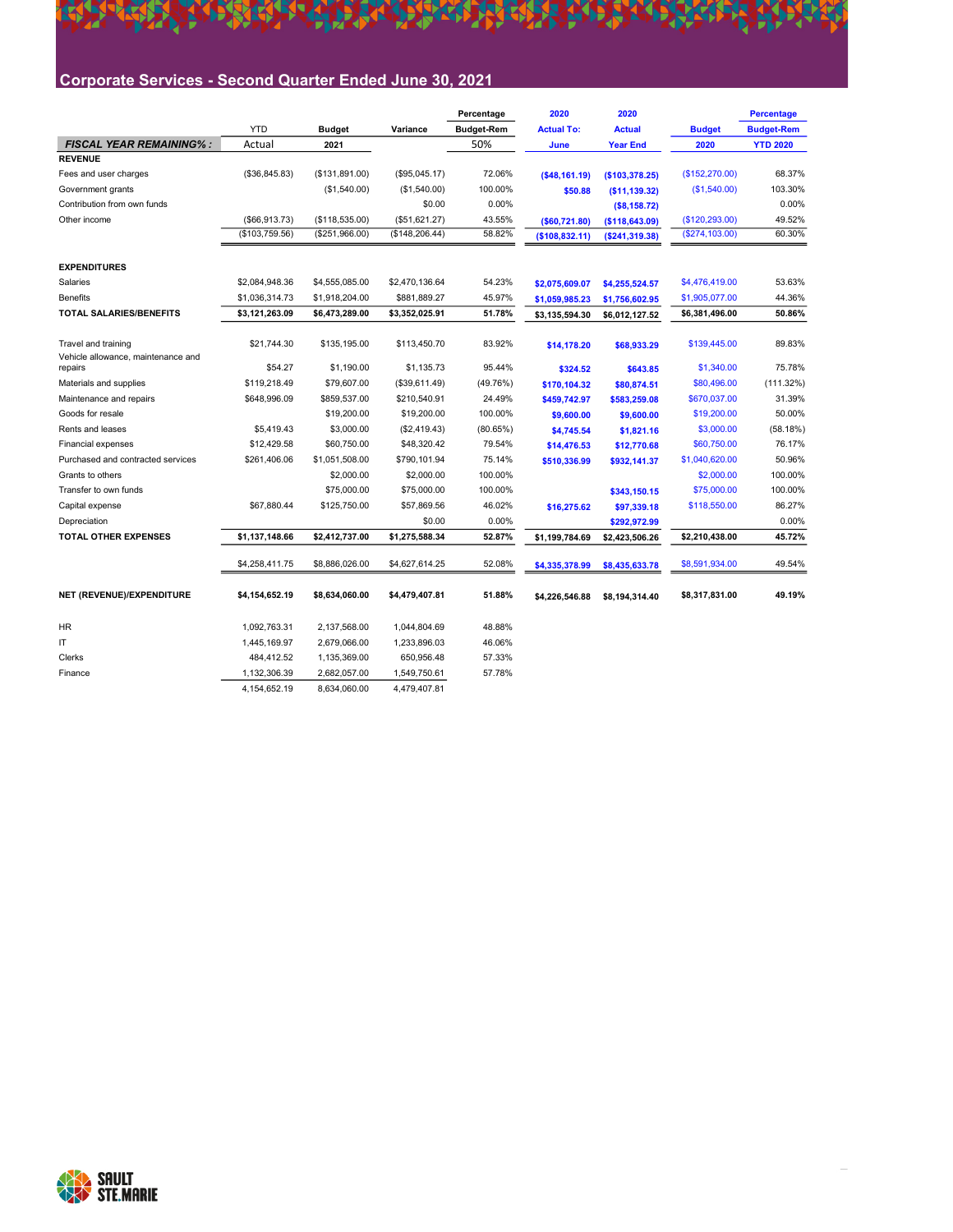

## Legal Department - Second Quarter Ended June 30, 2021

|                                         |                 |                  |                   | Percentage        | 2020              | 2020             |                    | <b>Percentage</b> |
|-----------------------------------------|-----------------|------------------|-------------------|-------------------|-------------------|------------------|--------------------|-------------------|
|                                         | <b>YTD</b>      | <b>Budget</b>    | Variance          | <b>Budget-Rem</b> | <b>Actual To:</b> | <b>Actual</b>    | <b>Budget</b>      | <b>Budget-Rem</b> |
| <b>FISCAL YEAR REMAINING%:</b>          | Actual          | 2021             |                   | 50%               | June              | <b>Year End</b>  | 2020               | <b>YTD 2020</b>   |
| <b>REVENUE</b>                          |                 |                  |                   |                   |                   |                  |                    |                   |
| Fees and user charges                   | (\$804, 802.65) | (\$1,770,434.00) | $($ \$965,631.35) | 54.54%            | ( \$700, 569.27)  | (\$1,150,613.37) | (S1, 767, 019, 00) | 60.35%            |
| Government grants                       |                 |                  | \$0.00            | 0.00%             |                   | (\$296,547.11)   | (\$27,518.00)      | 100.00%           |
| Interest and Investment income          | (\$308.13)      |                  | \$308.13          | 0.00%             | ( \$3,400.19)     | (\$4,480.61)     |                    | 0.00%             |
|                                         | (\$805, 110.78) | (\$1,770,434.00) | (\$965,323.22)    | 54.52%            | ( \$703, 969.46)  | (\$1,451,641.09) | (\$1,794,537.00)   | 60.77%            |
| <b>EXPENDITURES</b>                     |                 |                  |                   |                   |                   |                  |                    |                   |
| Salaries                                | \$525.663.62    | \$1.112.443.00   | \$586,779.38      | 52.75%            | \$536,382.35      | \$1,068,820.19   | \$1,135,535.00     | 52.76%            |
| <b>Benefits</b>                         | \$143,748.26    | \$284,197.00     | \$140,448.74      | 49.42%            | \$152,001.64      | \$259,918.22     | \$292,617.00       | 48.05%            |
| <b>TOTAL SALARIES/BENEFITS</b>          | \$669,411.88    | \$1,396,640.00   | \$727,228.12      | 52.07%            | \$688,383.99      | \$1,328,738.41   | \$1,428,152.00     | 51.80%            |
| Travel and training                     | \$213.70        | \$25,335.00      | \$25,121.30       | 99.16%            | \$6,557.74        | \$8,716.09       | \$25,335.00        | 74.12%            |
| Materials and supplies                  | \$33,352.94     | \$79,730.00      | \$46,377.06       | 58.17%            | \$26.188.63       | \$53,704.95      | \$79,730.00        | 67.15%            |
| Maintenance and repairs                 |                 | \$2,170.00       | \$2,170.00        | 100.00%           |                   |                  | \$2,146.00         | 100.00%           |
| Rents and leases                        | \$34,316.50     | \$79,302.00      | \$44,985.50       | 56.73%            | \$37.461.16       | \$73,528.08      | \$78,802.00        | 52.46%            |
| Taxes and licenses                      | \$1,700,132.90  | \$1,753,305.00   | \$53,172.10       | 3.03%             | \$1,297,491.59    | \$1,308,043.21   | \$1,438,464.00     | 9.80%             |
| Purchased and contracted services       | \$115.122.76    | \$347,398,00     | \$232.275.24      | 66.86%            | \$85,582.00       | \$145,300.06     | \$322,370.00       | 73.45%            |
| Capital expense                         | \$5,046.36      | \$8,000.00       | \$2,953.64        | 36.92%            | \$2,598.69        | \$5,634.19       | \$8,000.00         | 67.52%            |
| Gain/Loss on Disposal of Capital Assets |                 |                  | \$0.00            | 0.00%             |                   | \$91,416.36      |                    | 0.00%             |
| <b>TOTAL OTHER EXPENSES</b>             | \$1.888.185.16  | \$2.295.240.00   | \$407.054.84      | 17.73%            | \$1.455.879.81    | \$1,686,342.94   | \$1.954.847.00     | 25.52%            |
|                                         | \$2,557,597.04  | \$3,691,880.00   | \$1,134,282.96    | 30.72%            | \$2,144,263.80    | \$3,015,081.35   | \$3,382,999.00     | 36.62%            |
| NET (REVENUE)/EXPENDITURE               | \$1,752,486.26  | \$1,921,446.00   | \$168,959.74      | 8.79%             | \$1,440,294.34    | \$1,563,440.26   | \$1,588,462.00     | 9.33%             |

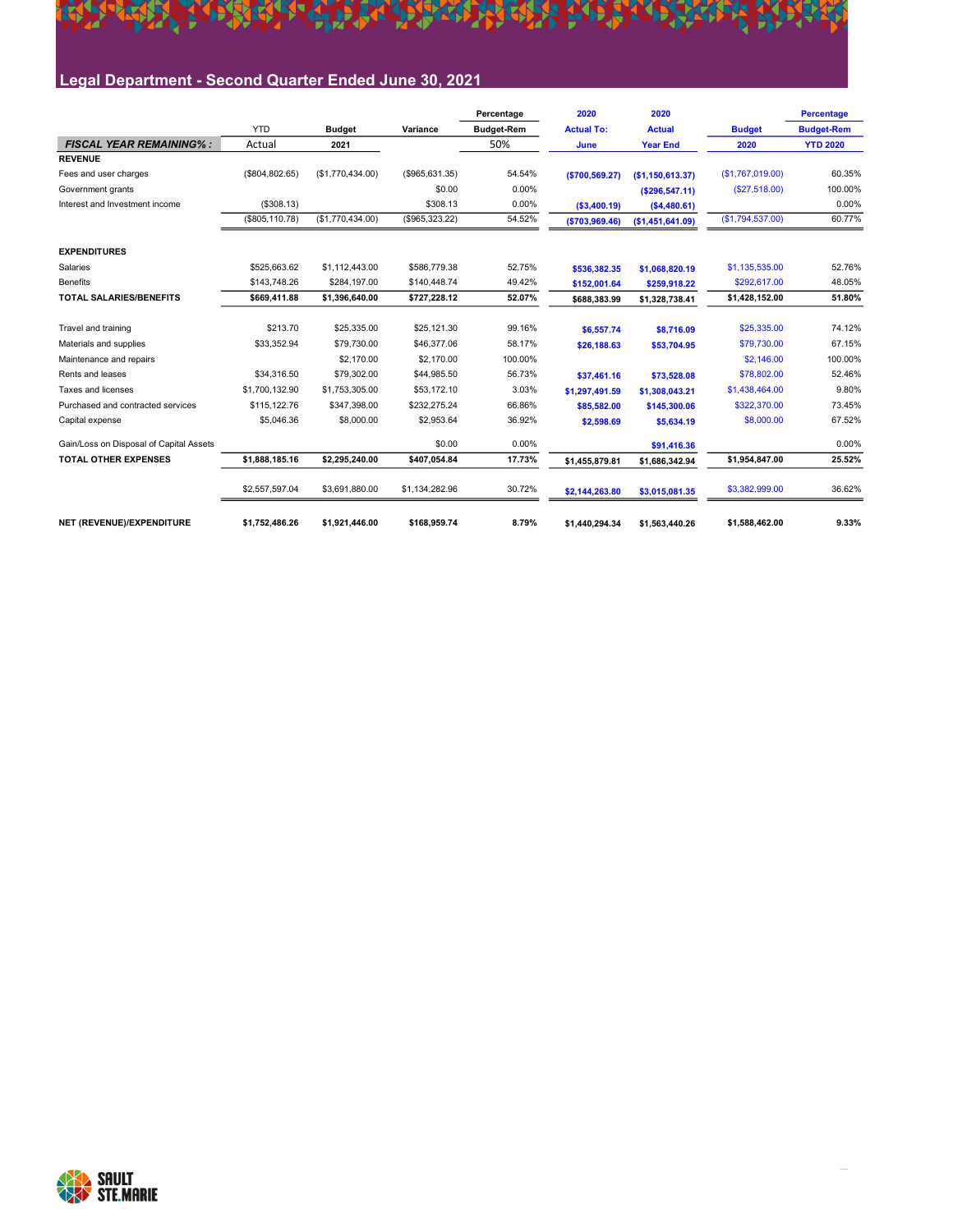

## Fire Services - Second Quarter Ended June 30, 2021

|                                                                      |                            |                                |                            | Percentage        | 2020                       | 2020                           |                              | <b>Percentage</b> |
|----------------------------------------------------------------------|----------------------------|--------------------------------|----------------------------|-------------------|----------------------------|--------------------------------|------------------------------|-------------------|
|                                                                      | <b>YTD</b>                 | <b>Budget</b>                  | Variance                   | <b>Budget-Rem</b> | <b>Actual To:</b>          | <b>Actual</b>                  | <b>Budget</b>                | <b>Budget-Rem</b> |
| <b>FISCAL YEAR REMAINING%:</b>                                       | Actual                     | 2021                           |                            | 50%               | June                       | <b>Year End</b>                | 2020                         | <b>YTD 2020</b>   |
| <b>REVENUE</b>                                                       |                            |                                |                            |                   |                            |                                |                              |                   |
| Fees and user charges                                                | (\$178, 134.87)            | (\$250,438.00)                 | (\$72,303.13)              | 28.87%            | (\$176,553.08)             | ( \$298, 287.28)               | (\$252,142.00)               | 29.98%            |
| Government grants                                                    | (\$22,600.00)              |                                | \$22,600.00                | 0.00%             |                            |                                |                              | 0.00%             |
| Other income                                                         | (\$326.29)                 | (\$3,000.00)                   | (\$2,673.71)               | 89.12%            |                            | (\$381.81)                     | (\$2,700.00)                 | 100.00%           |
|                                                                      | (\$201,061.16)             | (\$253,438.00)                 | (\$52,376.84)              | 20.67%            | (\$176,553.08)             | ( \$298, 669.09)               | (\$254,842.00)               | 30.72%            |
| <b>EXPENDITURES</b>                                                  |                            |                                |                            |                   |                            |                                |                              |                   |
| Salaries                                                             | \$5,665,633.23             | \$10,745,671.00                | \$5,080,037.77             | 47.28%            | \$5,140,537.20             | \$10,675,777.25                | \$10,298,901.00              | 50.09%            |
| <b>Benefits</b>                                                      | \$1,705,453.80             | \$3,322,916.00                 | \$1,617,462.20             | 48.68%            | \$1,729,570.48             | \$3,051,576.21                 | \$3.061.275.00               | 43.50%            |
| <b>TOTAL SALARIES/BENEFITS</b>                                       | \$7.371.087.03             | \$14,068,587.00                | \$6,697,499.97             | 47.61%            | \$6,870,107.68             | \$13,727,353.46                | \$13,360,176.00              | 48.58%            |
| Travel and training<br>Vehicle allowance, maintenance and<br>repairs | \$28.832.21<br>\$81,746.13 | \$116,220.00<br>\$162,440.00   | \$87,387.79<br>\$80,693.87 | 75.19%<br>49.68%  | \$31,890.23                | \$53,031.99                    | \$116,220.00<br>\$145,929.00 | 72.56%<br>53.92%  |
| Utilities and Fuel                                                   | \$88,864.04                | \$249.100.00                   | \$160,235.96               | 64.33%            | \$67,246.92                | \$217.091.27                   | \$264,989.00                 | 67.20%            |
| Materials and supplies                                               | \$24,346.40                | \$119,200.00                   | \$94,853.60                | 79.58%            | \$86,917.41                | \$185,037.43                   | \$80,600.00                  | 63.99%            |
| Maintenance and repairs                                              | \$80,144.47                | \$135,709.00                   | \$55,564.53                | 40.94%            | \$29,023.10<br>\$75,023.10 | \$67,125.38<br>\$154,733.90    | \$110,771.00                 | 32.27%            |
| Financial expenses                                                   | \$3,380.15                 | \$2,500.00                     | (\$880.15)                 | $(35.21\%)$       | \$1,745.28                 | \$4,922.79                     | \$2,500.00                   | 30.19%            |
| Purchased and contracted services                                    | \$3,641.94                 | \$18,200.00                    | \$14,558.06                | 79.99%            | \$311.70                   | \$18.381.17                    | \$18,400.00                  | 98.31%            |
| Transfer to own funds                                                |                            | \$306.030.00                   | \$306,030.00               | 100.00%           |                            | \$345,327.19                   | \$303,000.00                 | 100.00%           |
| Capital expense                                                      | \$31,379.66                | \$60,566.00                    | \$29,186.34                | 48.19%            | \$9,525.01                 | \$38,728.60                    | \$60,566.00                  | 84.27%            |
| Depreciation                                                         |                            |                                | \$0.00                     | 0.00%             |                            | \$430,737.19                   |                              | 0.00%             |
| <b>TOTAL OTHER EXPENSES</b>                                          | \$342,335.00               | \$1,169,965.00                 | \$827,630.00               | 70.74%            | \$301.682.75               | \$1,515,116.91                 | \$1,102,975.00               | 72.65%            |
|                                                                      |                            | \$7,713,422.03 \$15,238,552.00 | \$7,525,129.97             | 49.38%            |                            | \$7,171,790.43 \$15,242,470.37 | \$14,463,151.00              | 50.41%            |
| <b>NET (REVENUE)/EXPENDITURE</b>                                     |                            | \$7.512.360.87 \$14.985.114.00 | \$7.472.753.13             | 49.87%            |                            | \$6.995.237.35 \$14.943.801.28 | \$14,208,309.00              | 50.77%            |

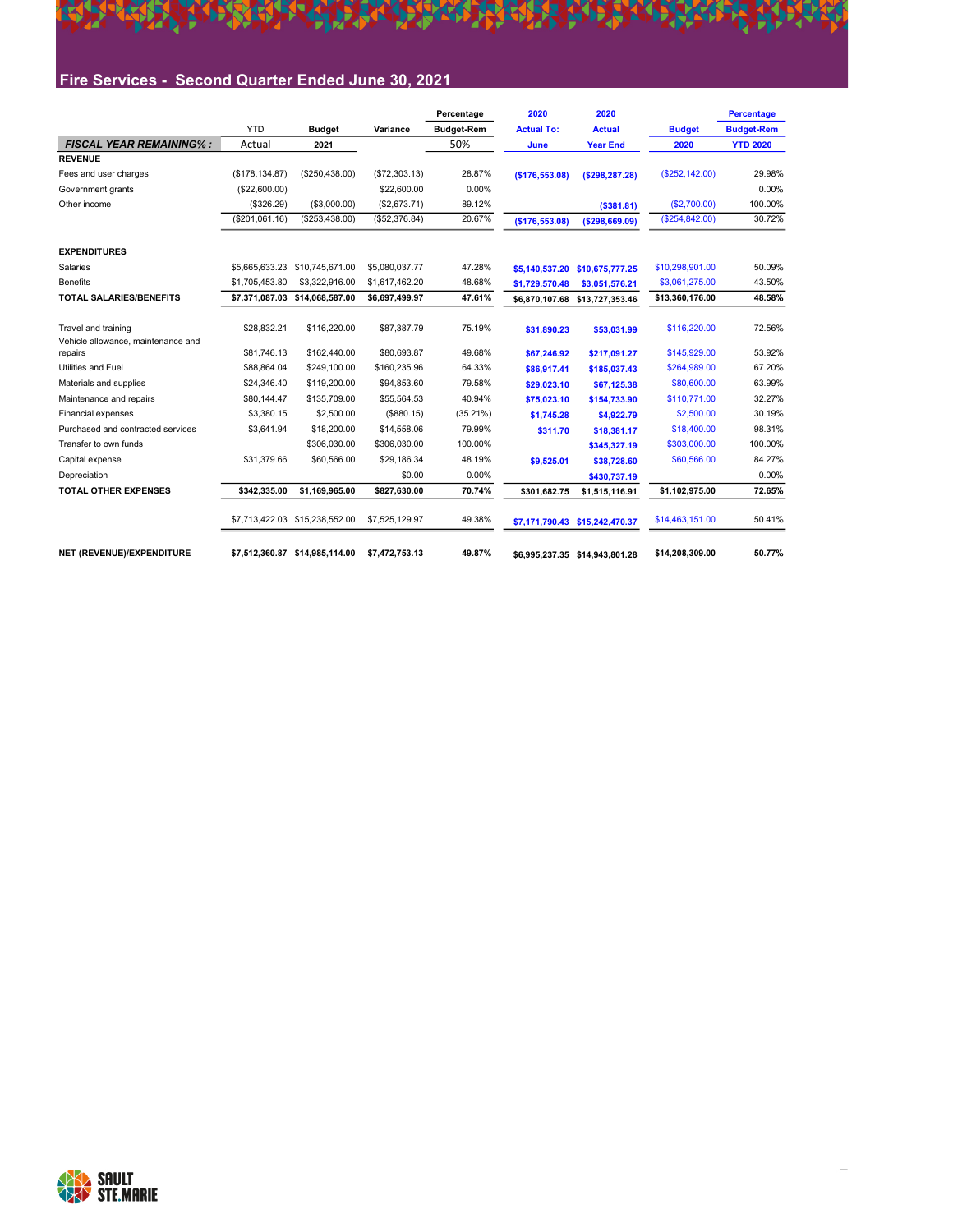## Public Works & Engineering - Second Quarter Ended June 30, 2021

A TARAPA GREGO KALENDER DA TA

|                                               |                  |                  |                  | Percentage        | 2020              | 2020              |                  | <b>Percentage</b> |
|-----------------------------------------------|------------------|------------------|------------------|-------------------|-------------------|-------------------|------------------|-------------------|
|                                               | <b>YTD</b>       | <b>Budget</b>    | Variance         | <b>Budget-Rem</b> | <b>Actual To:</b> | <b>Actual</b>     | <b>Budget</b>    | <b>Budget-Rem</b> |
| <b>FISCAL YEAR REMAINING%:</b>                | Actual           | 2021             |                  | 50%               | June              | <b>Year End</b>   | 2020             | <b>YTD 2020</b>   |
| <b>REVENUE</b>                                |                  |                  |                  |                   |                   |                   |                  |                   |
| Fees and user charges                         | (\$2,346,257.10) | (\$3,443,387.00) | (\$1,097,129.90) | 31.86%            | (\$1,566,540.64)  | ( \$3,689,182.35) | (\$3,455,659.00) | 54.67%            |
| Government grants                             | (\$7,101.76)     | (\$698,769.00)   | (\$691,667.24)   | 98.98%            | (\$166,705.09)    | ( \$736, 743.26)  | (\$664,013.00)   | 74.89%            |
| Contribution from own funds                   |                  | (\$5,000.00)     | (\$5,000.00)     | 100.00%           |                   | (\$4,222.71)      | (\$5,000.00)     | 100.00%           |
| Other income                                  | (\$83,626.08)    | (\$75,000.00)    | \$8,626.08       | $(11.50\%)$       | (\$25,312.93)     | (\$104,481.45)    | (\$75,000.00)    | 66.25%            |
|                                               | (\$2,436,984.94) | (\$4,222,156.00) | (\$1,785,171.06) | 42.28%            | (\$1,758,558.66)  | ( \$4,534,629.77) | (\$4,199,672.00) | 58.13%            |
| <b>EXPENDITURES</b>                           |                  |                  |                  |                   |                   |                   |                  |                   |
| Salaries                                      | \$8,742,083.02   | \$18,655,428.00  | \$9,913,344.98   | 53.14%            | \$8,744,993.72    | \$17,759,667.66   | \$18,508,964.00  | 52.75%            |
| <b>Benefits</b>                               | \$2,438,583.70   | \$5,200,177.00   | \$2,761,593.30   | 53.11%            | \$2,415,522.92    | \$4,540,143.92    | \$5,116,965.00   | 52.79%            |
| <b>TOTAL SALARIES/BENEFITS</b>                | \$11,180,666.72  | \$23,855,605.00  | \$12,674,938.28  | 53.13%            | \$11,160,516.64   | \$22,299,811.58   | \$23,625,929.00  | 52.76%            |
|                                               |                  |                  |                  |                   |                   |                   |                  |                   |
| Travel and training                           | \$22,729.80      | \$117,846.00     | \$95,116.20      | 80.71%            | \$18,957.77       | \$64,294.08       | \$85,926.00      | 77.94%            |
| Vehicle allowance, maintenance and<br>repairs | \$1,699,060.27   | \$1,967,120.00   | \$268,059.73     | 13.63%            | \$1,832,163.57    | \$3,633,375.20    | \$2,632,188.00   | 30.39%            |
| <b>Utilities and Fuel</b>                     | \$2,874,603.23   | \$7,089,400.00   | \$4,214,796.77   | 59.45%            | \$2,938,467.35    | \$5,990,215.50    | \$6,987,530.00   | 57.95%            |
| Materials and supplies                        | \$1,529,589.48   | \$3,663,105.00   | \$2,133,515.52   | 58.24%            | \$1,920,893.49    | \$4,227,547.86    | \$3,658,299.00   | 47.49%            |
| Maintenance and repairs                       | \$122,425.06     | \$201,940.00     | \$79,514.94      | 39.38%            | \$135,703.96      | \$209,784.66      | \$199,140.00     | 31.85%            |
| Taxes and licenses                            | \$69,298.01      | \$97,455.00      | \$28.156.99      | 28.89%            | \$68,343.63       | \$84,189.74       | \$124,715.00     | 45.20%            |
| Financial expenses                            | \$5,964.29       | \$5,518.00       | (\$446.29)       | $(8.09\%)$        | \$3,686.28        | \$14,436.75       | \$5,518.00       | 33.20%            |
| Purchased and contracted services             | \$2,788,464.11   | \$7,247,102.00   | \$4,458,637.89   | 61.52%            | \$3,210,843.82    | \$7,024,035.09    | \$7,050,675.00   | 54.46%            |
| Transfer to own funds                         | 692416           | \$4,055,452.00   | \$3,363,036.00   | 82.93%            | \$692,415.00      | \$4,924,636.93    | \$3,732,846.00   | 81.45%            |
| Capital expense                               | \$24,450.70      | \$97,018.00      | \$72,567.30      | 74.80%            | \$27,424.90       | \$47,043.06       | \$94,618.00      | 71.02%            |
| Depreciation                                  |                  |                  | \$0.00           | 0.00%             |                   | \$13,813,991.56   |                  | 0.00%             |
| Gain/Loss on Disposal of Capital Assets       |                  |                  | \$0.00           | 0.00%             |                   | \$35,029.08       |                  | 0.00%             |
| Less: recoverable costs                       | (\$166, 293.90)  | (\$220, 130.00)  | (\$53,836.10)    | 24.46%            | (\$196,439.63)    | ( \$467, 120.24)  | (\$220, 130.00)  | 10.76%            |
| <b>TOTAL OTHER EXPENSES</b>                   | \$9,662,707.05   | \$24,321,826.00  | \$14,659,118.95  | 60.27%            | \$10,652,460.14   | \$39,601,459.27   | \$24,351,325.00  | 56.26%            |
|                                               |                  |                  |                  |                   |                   |                   |                  |                   |
|                                               | \$20,843,373.77  | \$48,177,431.00  | \$27,334,057.23  | 56.74%            | \$21,812,976.78   | \$61,901,270.85   | \$47,977,254.00  | 54.53%            |
| NET (REVENUE)/EXPENDITURE                     | \$18,406,388.83  | \$43,955,275.00  | \$25,548,886.17  | 58.12%            | \$20,054,418.12   | \$57,366,641.08   | \$43,777,582.00  | 54.19%            |
| <b>Public Works</b>                           | 13.790.334.99    | 30.098.862.00    | 16,308,527.01    | 54.18%            |                   |                   |                  |                   |
|                                               |                  |                  |                  |                   |                   |                   |                  |                   |
| Engineering                                   | 4,616,053.84     | 13,856,413.00    | 9,240,359.16     | 66.69%            |                   |                   |                  |                   |
|                                               | 18.406.388.83    | 43,955,275.00    | 25.548.886.17    |                   |                   |                   |                  |                   |



**SAKI**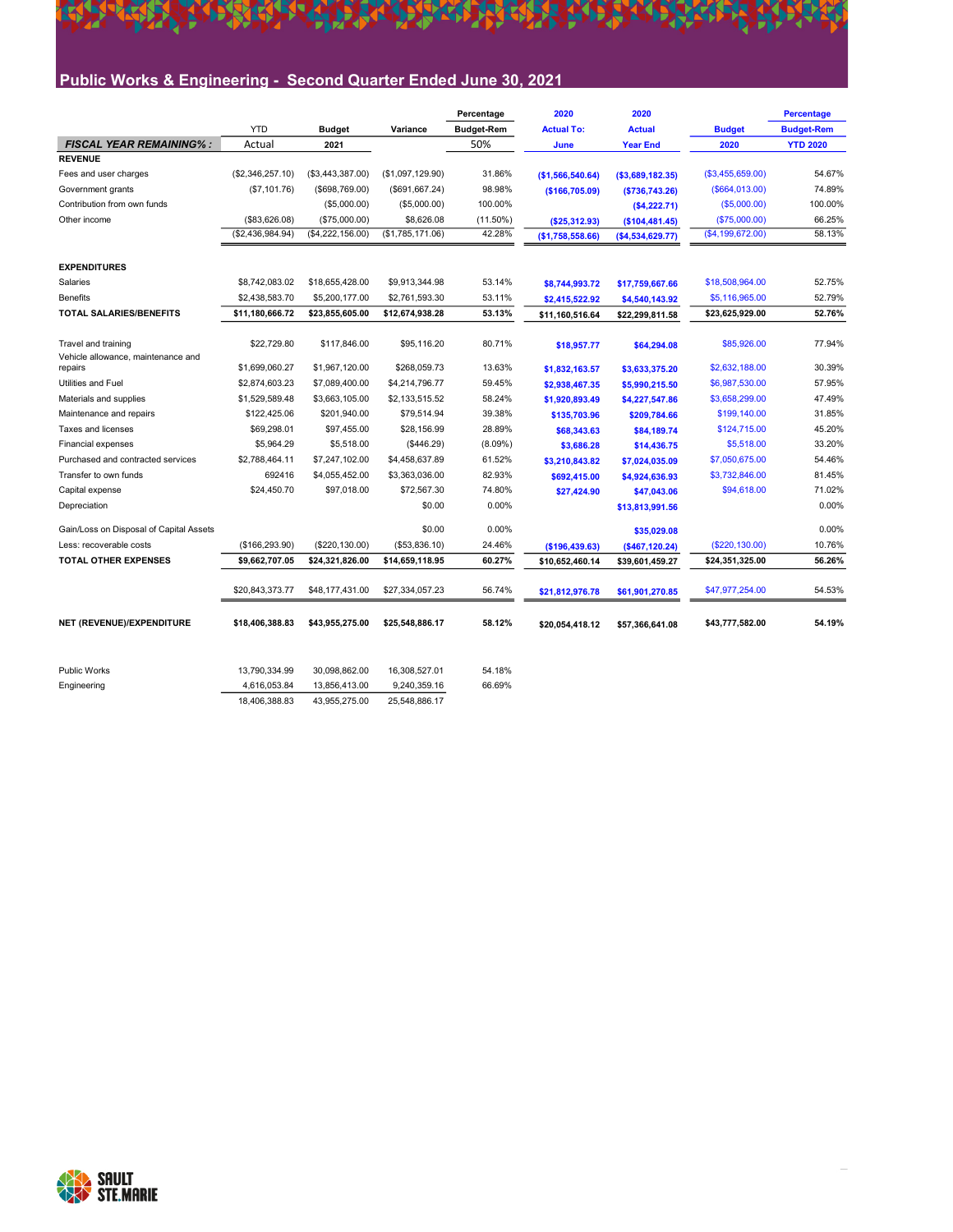## Public Works - Second Quarter Ended June 30, 2021

今

**TERRIT RIPLE** 

|                                                           |                  |                  |                  | Percentage        | 2020              | 2020              |                  | <b>Percentage</b> |
|-----------------------------------------------------------|------------------|------------------|------------------|-------------------|-------------------|-------------------|------------------|-------------------|
|                                                           | <b>YTD</b>       | <b>Budget</b>    | Variance         | <b>Budget-Rem</b> | <b>Actual To:</b> | <b>Actual</b>     | <b>Budget</b>    | <b>Budget-Rem</b> |
| <b>FISCAL YEAR REMAINING%:</b>                            | Actual           | 2021             |                  | 50%               | June              | <b>Year End</b>   | 2020             | <b>YTD 2020</b>   |
| <b>REVENUE</b>                                            |                  |                  |                  |                   |                   |                   |                  |                   |
| Fees and user charges                                     | (\$1,231,814.91) | (\$2,226,181.00) | (\$994,366.09)   | 44.67%            | (\$1,190,308.75)  | (\$2,547,800.56)  | (\$2,249,886.00) | 47.09%            |
| Government grants                                         | (\$7,101.76)     | ( \$668, 769.00) | (\$661,667.24)   | 98.94%            | (\$166,705.09)    | $($ \$659,906.26) | ( \$634, 013.00) | 73.71%            |
| Contribution from own funds                               |                  | (\$5,000.00)     | (\$5,000.00)     | 100.00%           |                   | (\$4,222.71)      | $($ \$5,000.00)  | 100.00%           |
| Other income                                              | (\$83,626.08)    | (\$75,000.00)    | \$8,626.08       | $(11.50\%)$       | (\$25,251.70)     | (\$104, 420.22)   | (\$75,000.00)    | 66.33%            |
|                                                           | (\$1,322,542.75) | (\$2,974,950.00) | (\$1,652,407.25) | 55.54%            | (\$1,382,265.54)  | (\$3,316,349.75)  | (\$2,963,899.00) | 53.36%            |
| <b>EXPENDITURES</b>                                       |                  |                  |                  |                   |                   |                   |                  |                   |
| Salaries                                                  | \$7,357,456.26   | \$15,555,454.00  | \$8,197,997.74   | 52.70%            | \$7,311,578.34    | \$14,815,293.73   | \$15,437,391.00  | 52.64%            |
| <b>Benefits</b>                                           | \$2,063,005.53   | \$4,430,910.00   | \$2,367,904.47   | 53.44%            | \$2,033,508.28    | \$3,863,082.39    | \$4,374,324.00   | 53.51%            |
| <b>TOTAL SALARIES/BENEFITS</b>                            | \$9,420,461.79   | \$19,986,364.00  | \$10,565,902.21  | 52.87%            | \$9,345,086.62    | \$18,678,376.12   | \$19,811,715.00  | 52.83%            |
| Travel and training<br>Vehicle allowance, maintenance and | \$22,073.64      | \$88,990.00      | \$66,916.36      | 75.20%            | \$13,462.11       | \$57,334.59       | \$58,070.00      | 76.82%            |
| repairs                                                   | \$1,690,144.79   | \$1,937,520.00   | \$247,375.21     | 12.77%            | \$1,819,803.10    | \$3,610,354.54    | \$2,605,677.00   | 30.16%            |
| <b>Utilities and Fuel</b>                                 | \$750,576.01     | \$1,626,188.00   | \$875.611.99     | 53.84%            | \$770,856.66      | \$1,466,581.32    | \$1,626,188.00   | 52.60%            |
| Materials and supplies                                    | \$1,452,988.80   | \$3.437.858.00   | \$1.984.869.20   | 57.74%            | \$1,843,390.66    | \$4,069,945.34    | \$3,428,283.00   | 46.23%            |
| Taxes and licenses                                        | \$69,298.01      | \$97,455.00      | \$28.156.99      | 28.89%            | \$68,343.63       | \$84,189.74       | \$124.715.00     | 45.20%            |
| <b>Financial expenses</b>                                 | \$5.902.53       | \$5,000.00       | (\$902.53)       | $(18.05\%)$       | \$3,383.42        | \$13,958.83       | \$5,000.00       | 32.33%            |
| Purchased and contracted services                         | \$1,155,254.38   | \$3,422,794.00   | \$2,267,539.62   | 66.25%            | \$1,410,503.63    | \$3,324,693.90    | \$3,348,217.00   | 57.87%            |
| Transfer to own funds                                     | 692416           | \$2,645,173.00   | \$1,952,757.00   | 73.82%            | \$692,415.00      | \$2,842,017.99    | \$2,307,149.00   | 69.99%            |
| Capital expense                                           | \$20,055.69      | \$46,600.00      | \$26,544.31      | 56.96%            | \$24,356.27       | 35,800.71         | \$46,600.00      | 47.73%            |
| Depreciation                                              |                  |                  | \$0.00           | 0.00%             |                   | 2,955,002.90      |                  | 0.00%             |
| Gain/Loss on Disposal of Capital Assets                   |                  |                  | \$0.00           | 0.00%             |                   | 35,042.20         |                  | 0.00%             |
| Less: recoverable costs                                   | (\$166,293.90)   | (\$220, 130.00)  | (\$53,836.10)    | 24.46%            | (\$196,439.63)    | ( \$467, 120.24)  | (\$220,130.00)   | 10.76%            |
| <b>TOTAL OTHER EXPENSES</b>                               | \$5,692,415.95   | \$13,087,448.00  | \$7,395,032.05   | 56.50%            | \$6,450,074.85    | \$18,027,801.82   | \$13,329,769.00  | 51.61%            |
|                                                           | \$15,112,877.74  | \$33,073,812.00  | \$17,960,934.26  | 54.31%            | \$15,795,161.47   | \$36,706,177.94   | \$33,141,484.00  | 52.34%            |
| NET (REVENUE)/EXPENDITURE                                 | \$13.790.334.99  | \$30.098.862.00  | \$16.308.527.01  | 54.18%            | \$14,412,895.93   | \$33,389,828.19   | \$30.177.585.00  | 52.24%            |

**HEAR AN ARTISTS** 

**EART** 

#### **Operations**

| Winter Control: Roadways and     |               |               |               |        |
|----------------------------------|---------------|---------------|---------------|--------|
| <b>Sidewalks</b>                 | 4.323.498.40  | 7.207.612.00  | 2,884,113.60  | 40.01% |
| <b>Sanitary Sewers</b>           | 702,870.85    | 2,007,040.00  | 1,304,169.15  | 64.98% |
| <b>Storm Sewers</b>              | 167.902.78    | 618.984.00    | 451.081.22    | 72.87% |
| Roadways and Sidewalks           | 954.603.04    | 3.642.993.00  | 2.688.389.96  | 73.80% |
| Supervision and Overhead         | 1,581,233.66  | 3,166,933.00  | 1,585,699.34  | 50.07% |
| Traffic & Communications         | 733.163.06    | 1.693.599.00  | 960.435.94    | 56.71% |
| Carpentry                        | 338.841.14    | 747.403.00    | 408.561.86    | 54.66% |
| Administration                   | 832.693.04    | 1.672.085.00  | 839.391.96    | 50.20% |
| <b>Buildings &amp; Equipment</b> | 1.384.088.17  | 2,210,177.00  | 826.088.83    | 37.38% |
| Waste Management                 | 1.037.842.24  | 3.697.513.00  | 2.659.670.76  | 71.93% |
| Parks                            | 1,733,598.61  | 3.434.523.00  | 1,700,924.39  | 49.52% |
|                                  | 13.790.334.99 | 30.098.862.00 | 16.308.527.01 |        |

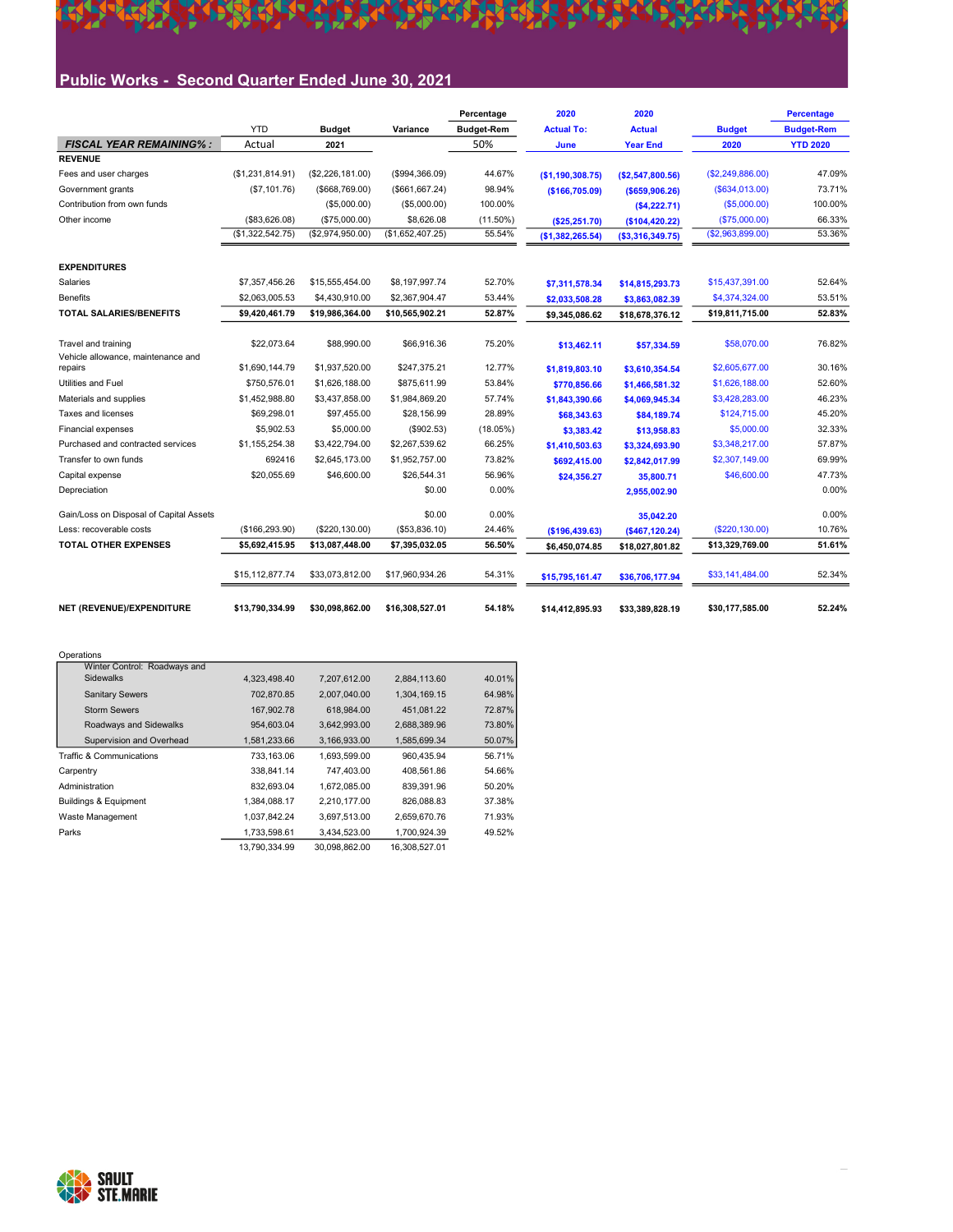#### SEARCH CLEARER **THE REAL PROPER DAREA** KK **THE** 55

## Engineering - Second Quarter Ended June 30, 2021

|                                               |                  |                  |                | Percentage        | 2020              | 2020             |                  | Percentage        |
|-----------------------------------------------|------------------|------------------|----------------|-------------------|-------------------|------------------|------------------|-------------------|
|                                               | <b>YTD</b>       | <b>Budget</b>    | Variance       | <b>Budget-Rem</b> | <b>Actual To:</b> | <b>Actual</b>    | <b>Budget</b>    | <b>Budget-Rem</b> |
| <b>FISCAL YEAR REMAINING%:</b>                | Actual           | 2021             |                | 50%               | June              | <b>Year End</b>  | 2020             | <b>YTD 2020</b>   |
| <b>REVENUE</b>                                |                  |                  |                |                   |                   |                  |                  |                   |
| Fees and user charges                         | (\$1,114,442.19) | (\$1,217,206.00) | (\$102,763.81) | 8.44%             | ( \$376, 231.89)  | (\$1,141,381.79) | (\$1,205,773.00) | 68.80%            |
| Government grants                             |                  | (\$30,000.00)    | (\$30,000.00)  | 100.00%           |                   | ( \$76, 837.00)  | (\$30,000.00)    | 100.00%           |
| Other income                                  |                  |                  | \$0.00         | 0.00%             | (\$61.23)         | (\$61.23)        |                  | 0.00%             |
|                                               | (\$1,114,442.19) | (\$1,247,206.00) | (\$132,763.81) | 10.64%            | (\$376,293.12)    | (\$1,218,280.02) | (\$1,235,773.00) | 69.55%            |
| <b>EXPENDITURES</b>                           |                  |                  |                |                   |                   |                  |                  |                   |
| Salaries                                      | \$1.384.626.76   | \$3.099.974.00   | \$1,715,347.24 | 55.33%            | \$1,433,415.38    | \$2,944,373.93   | \$3.071.573.00   | 53.33%            |
| <b>Benefits</b>                               | \$375.578.17     | \$769,267.00     | \$393.688.83   | 51.18%            | \$382,014.64      | \$677,061.53     | \$742.641.00     | 48.56%            |
| <b>TOTAL SALARIES/BENEFITS</b>                | \$1.760.204.93   | \$3.869.241.00   | \$2.109.036.07 | 54.51%            | \$1,815,430.02    | \$3.621.435.46   | \$3,814,214.00   | 52.40%            |
| Travel and training                           | \$656.16         | \$28,856.00      | \$28,199.84    | 97.73%            | \$5,495.66        | \$6,959.49       | \$27,856.00      | 80.27%            |
| Vehicle allowance, maintenance and<br>repairs | \$8,915.48       | \$29,600.00      | \$20.684.52    | 69.88%            | \$12,360.47       | \$23,020.66      | \$26,511.00      | 53.38%            |
| Utilities and Fuel                            | \$2,124,027.22   | \$5,463,212.00   | \$3,339,184.78 | 61.12%            | \$2,167,610.69    | \$4,523,634.18   | \$5,361,342.00   | 59.57%            |
| Materials and supplies                        | \$76,600.68      | \$225,247.00     | \$148,646.32   | 65.99%            | \$77.502.83       | \$157.602.52     | \$230.016.00     | 66.31%            |
| Maintenance and repairs                       | \$122.425.06     | \$201.940.00     | \$79.514.94    | 39.38%            | \$135,703.96      | \$209.784.66     | \$199,140.00     | 31.85%            |
| Financial expenses                            | \$61.76          | \$518.00         | \$456.24       | 88.08%            | \$302.86          | \$477.92         | \$518.00         | 41.53%            |
| Purchased and contracted services             | \$1,633,209.73   | \$3.824.308.00   | \$2.191.098.27 | 57.29%            | \$1,800,340.19    | \$3,699.341.19   | \$3,702,458.00   | 51.37%            |
| Transfer to own funds                         |                  | \$1,410,279.00   | \$1,410,279.00 | 100.00%           |                   | \$2,082,618.94   | \$1,425,697.00   | 100.00%           |
| Capital expense                               | \$4,395.01       | \$50,418.00      | \$46,022.99    | 91.28%            | \$3,068.63        | \$11,242.35      | \$48,018.00      | 93.61%            |
| Depreciation                                  |                  |                  | \$0.00         | 0.00%             |                   | \$10,858,988.66  |                  | 0.00%             |
| Gain/Loss on Disposal of Capital Assets       |                  |                  | \$0.00         | 0.00%             |                   | (\$13.12)        |                  | 0.00%             |
| <b>TOTAL OTHER EXPENSES</b>                   | \$3,970,291.10   | \$11,234,378.00  | \$7,264,086.90 | 64.66%            | \$4,202,385.29    | \$21,573,657.45  | \$11,021,556.00  | 61.87%            |
|                                               | \$5,730,496.03   | \$15,103,619.00  | \$9,373,122.97 | 62.06%            | \$6,017,815.31    | \$25,195,092.91  | \$14,835,770.00  | 59.44%            |
| NET (REVENUE)/EXPENDITURE                     | \$4.616.053.84   | \$13,856,413.00  | \$9,240,359.16 | 66.69%            | \$5.641.522.19    | \$23,976,812.89  | \$13,599,997.00  | 58.52%            |

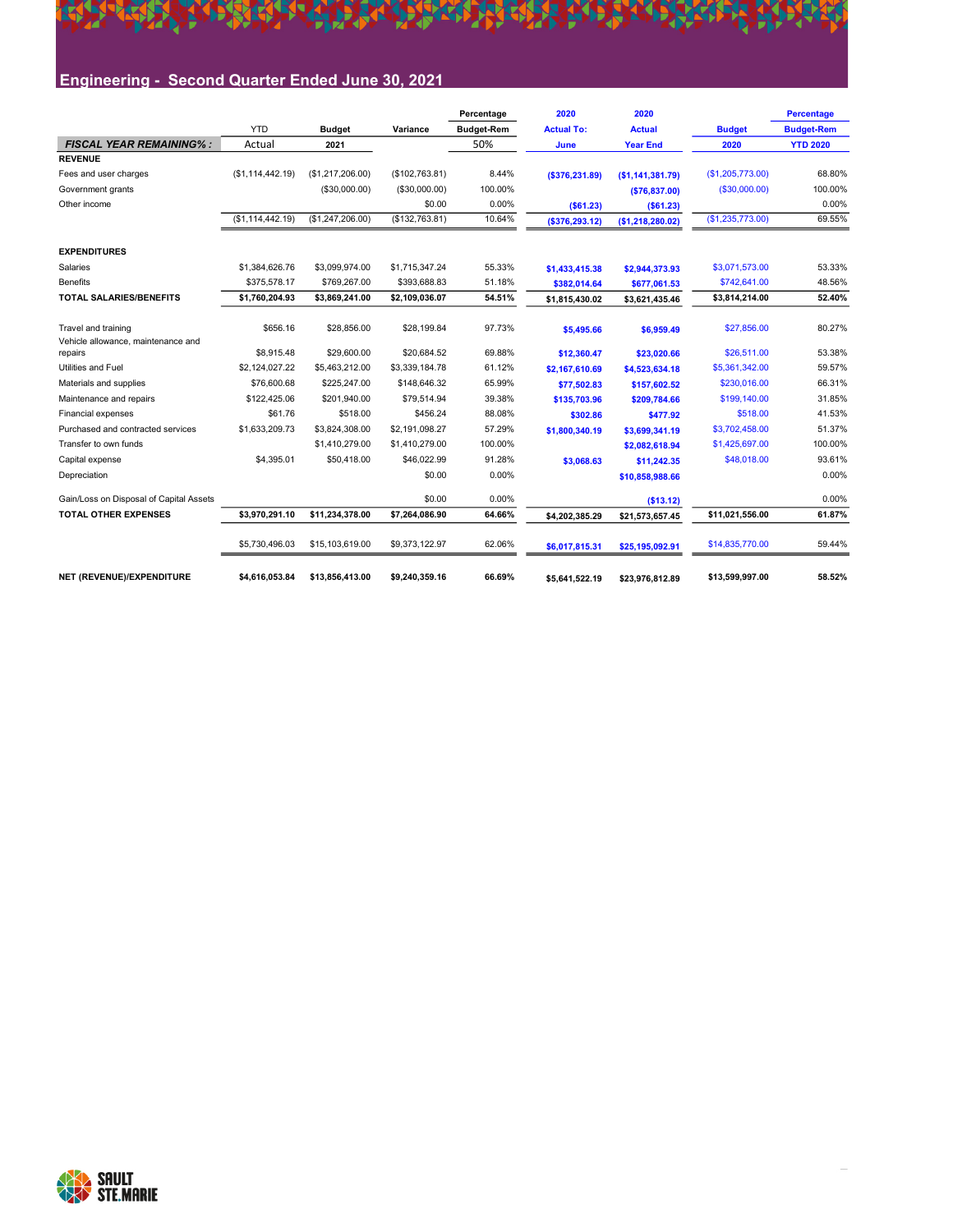## Community Development & Enterprise Services - Second Quarter Ended June 30, 2021

**A TERRA DA CORRECTA DE PORTA CORRECTA DE PORTA DE PORTA DE PORTA DE PORTA DE PORTA DE PORTA DE PORTA DE PORTA** 

|                                                           |                  |                  |                  | Percentage        | 2020              | 2020              |                   | <b>Percentage</b> |
|-----------------------------------------------------------|------------------|------------------|------------------|-------------------|-------------------|-------------------|-------------------|-------------------|
|                                                           | <b>YTD</b>       | <b>Budget</b>    | Variance         | <b>Budget-Rem</b> | <b>Actual To:</b> | <b>Actual</b>     | <b>Budget</b>     | <b>Budget-Rem</b> |
| <b>FISCAL YEAR REMAINING%:</b>                            | Actual           | 2021             |                  | 50%               | June              | <b>Year End</b>   | 2020              | <b>YTD 2020</b>   |
| <b>REVENUE</b>                                            |                  |                  |                  |                   |                   |                   |                   |                   |
| Fees and user charges                                     | (\$2,073,722.61) | (\$6,841,922.00) | (\$4,768,199.39) | 69.69%            | (\$2,643,343.04)  | ( \$5,558,292.41) | (\$8,412,655.00)  | 68.58%            |
| Government grants                                         | (\$2,342,085.64) | (\$2,018,792.00) | \$323,293.64     | (16.01%)          | (\$446,562.77)    | ( \$3,364,398.21) | (\$2,058,376.00)  | 78.31%            |
| Contribution from own funds                               | (173, 025.86)    | (\$278,715.00)   | (\$105,689.14)   | 37.92%            |                   | (\$248,505.73)    | (\$100,000.00)    | 100.00%           |
| Other income                                              | (\$51,908.73)    | (\$111,920.00)   | (\$60,011.27)    | 53.62%            | (\$183,890.99)    | ( \$187, 323.24)  | (\$242,100.00)    | 24.04%            |
|                                                           | (\$4,640,742.84) | (\$9,251,349.00) | (\$4,610,606.16) | 49.84%            | ( \$3,273,796.80) | (\$9,358,519.59)  | (\$10,813,131.00) | 69.72%            |
| <b>EXPENDITURES</b>                                       |                  |                  |                  |                   |                   |                   |                   |                   |
| Salaries                                                  | \$5,730,231.20   | \$13,867,870.00  | \$8,137,638.80   | 58.68%            | \$6,145,442.82    | \$12,465,988.93   | \$13,899,699.00   | 55.79%            |
| <b>Benefits</b>                                           | \$1,582,326.09   | \$3,476,393.00   | \$1,894,066.91   | 54.48%            |                   |                   | \$3,394,225.00    | 46.71%            |
| TOTAL SALARIES/BENEFITS                                   | \$7,312,557.29   | \$17,344,263.00  | \$10,031,705.71  | 57.84%            | \$1,808,869.53    | \$3,115,541.93    | \$17,293,924.00   | 54.01%            |
|                                                           |                  |                  |                  |                   | \$7,954,312.35    | \$15,581,530.86   |                   |                   |
| Travel and training<br>Vehicle allowance, maintenance and | \$10,961.09      | \$137,327.00     | \$126,365.91     | 92.02%            | \$17,561.86       | \$44,099.82       | \$166,722.00      | 89.47%            |
| repairs                                                   | \$647,407.44     | \$987,560.00     | \$340,152.56     | 34.44%            | \$481,060.42      | \$993,770.46      | \$963,069.00      | 50.05%            |
| Utilities and Fuel                                        | \$1,181,347.70   | \$3,093,438.00   | \$1,912,090.30   | 61.81%            | \$1,223,282.36    | \$2,525,688.67    | \$3,104,934.00    | 60.60%            |
| Materials and supplies                                    | \$264,195.10     | \$894,030.00     | \$629,834.90     | 70.45%            | \$232,003.67      | \$596,887.43      | \$935,363.00      | 75.20%            |
| Maintenance and repairs                                   | \$505,105.24     | \$1,229,787.00   | \$724,681.76     | 58.93%            | \$459,966.19      | \$965,266.63      | \$1,221,630.00    | 62.35%            |
| Program expenses                                          | (\$6.51)         | \$102,470.00     | \$102,476.51     | 100.01%           | \$39,474.63       | \$115,897.50      | \$170,625.00      | 76.86%            |
| Goods for resale                                          | \$23,318.96      | \$469,960.00     | \$446,641.04     | 95.04%            | \$160,086.30      | \$242,182.60      | \$557,222.00      | 71.27%            |
| Rents and leases                                          | \$634.98         | \$82,255.00      | \$81,620.02      | 99.23%            | \$1,841.64        | \$1,841.64        | \$81,350.00       | 97.74%            |
| Taxes and licenses                                        | 190188.58        | \$172,250.00     | (\$17,938.58)    | $(10.41\%)$       | \$162,429.98      | \$163,687.98      | \$172,400.00      | 5.78%             |
| <b>Financial expenses</b>                                 | \$24,164.20      | \$110,515.00     | \$86,350.80      | 78.13%            | \$39,778.51       | \$68,473.30       | \$91,960.00       | 56.74%            |
| Purchased and contracted services                         | \$531,771.63     | \$1,731,620.00   | \$1,199,848.37   | 69.29%            | \$400,738.66      | \$1,114,131.68    | \$1,583,942.00    | 74.70%            |
| Grants to others                                          | \$135,702.13     | \$66,500.00      | (\$69,202.13)    | $(104.06\%)$      | \$111,173.46      | \$154,039.44      | \$16,500.00       | (573.78%)         |
| Transfer to own funds                                     |                  | \$218,040.00     | \$218,040.00     | 100.00%           |                   | \$1,442,759.93    | \$224,510.00      | 100.00%           |
| Capital expense                                           | \$88,276.31      | \$58,617.00      | (\$29,659.31)    | $(50.60\%)$       | \$32,363.35       | \$65,842.78       | \$59,105.00       | 45.24%            |
| Depreciation                                              |                  |                  | \$0.00           | 0.00%             |                   | \$1,822,769.31    |                   | 0.00%             |
|                                                           |                  |                  |                  |                   |                   |                   |                   |                   |
| Gain/Loss on Disposal of Capital Assets                   |                  |                  | \$0.00           | 0.00%             |                   | \$249,773.10      |                   | 0.00%             |
| <b>TOTAL OTHER EXPENSES</b>                               | \$3,603,066.85   | \$9,354,369.00   | \$5,751,302.15   | 61.48%            | \$3,361,761.03    | \$10,567,112.27   | \$9,349,332.00    | 64.04%            |
|                                                           | \$10,915,624.14  | \$26,698,632.00  | \$15,783,007.86  | 59.12%            | \$11,316,073.38   | \$26,148,643.13   | \$26,643,256.00   | 57.53%            |
| NET (REVENUE)/EXPENDITURE                                 | \$6,274,881.30   | \$17,447,283.00  | \$11,172,401.70  | 64.04%            | \$8,042,276.58    | \$16,790,123.54   | \$15,830,125.00   | 49.20%            |
|                                                           |                  |                  |                  |                   |                   |                   |                   |                   |
| Planning                                                  | 540,744.45       | 1,024,281.00     | 483,536.55       | 47.21%            |                   |                   |                   |                   |
| LIP                                                       | (236, 650.30)    | 0.00             | 236,650.30       | .00%              |                   |                   |                   |                   |
| <b>Humane Society</b>                                     | 299,767.24       | 600,122.00       | 300,354.76       | 50.05%            |                   |                   |                   |                   |
| Recreation & Culture                                      | 509,320.82       | 1,622,971.00     | 1,113,650.18     | 68.62%            |                   |                   |                   |                   |
| <b>Community Centres</b>                                  |                  |                  |                  |                   |                   |                   |                   |                   |
| John Rhodes Community Centre                              | 668,979.92       | 1,718,765.00     | 1,049,785.08     | 61.08%            |                   |                   |                   |                   |
| <b>McMeeken Centre</b>                                    | 78.531.89        | 189,516.00       | 110,984.11       | 58.56%            |                   |                   |                   |                   |
| Northern Community Centre                                 | 53,300.11        | 44,580.00        | (8,720.11)       | (19.56%)          |                   |                   |                   |                   |
| <b>Outdoor Pools/Misc Concessions</b>                     | 42,135.16        | 169,022.00       | 126,886.84       | 75.07%            |                   |                   |                   |                   |
| Administration                                            | 348,249.94       | 793,250.00       | 445,000.06       | 56.10%            |                   |                   |                   |                   |
| <b>GFL Memorial Gardens</b>                               | 389,064.32       | 922,968.00       | 533,903.68       | 57.85%            |                   |                   |                   |                   |
| Locks                                                     | (24, 213.53)     | 28,263.00        | 52,476.53        | 185.67%           |                   |                   |                   |                   |
| Cemetery                                                  | (91, 629.07)     | 53,874.00        | 145,503.07       | 270.08%           |                   |                   |                   |                   |
| Transit                                                   | 2,657,598.89     | 7,279,960.00     | 4,622,361.11     | 63.49%            |                   |                   |                   |                   |
| School Guards                                             | 101,794.47       | 294,233.00       | 192,438.53       | 65.40%            |                   |                   |                   |                   |
| Tourism and Community Development                         | 26,718.38        | 502,416.00       | 475,697.62       | 94.68%            |                   |                   |                   |                   |
| Economic Development                                      | 285, 193.44      | 711,750.00       | 426,556.56       | 59.93%            |                   |                   |                   |                   |
| Future SSM                                                | 152,208.62       | 444,656.00       | 292,447.38       |                   |                   |                   |                   |                   |
| Parking                                                   | 111,469.55       | 209,523.00       | 98,053.45        | 46.80%            |                   |                   |                   |                   |
| Administration                                            | 362,297.00       | 837,133.00       | 474,836.00       | 56.72%            |                   |                   |                   |                   |
|                                                           | 6,274,881.30     | 17,447,283.00    | 11,172,401.70    |                   |                   |                   |                   |                   |



外科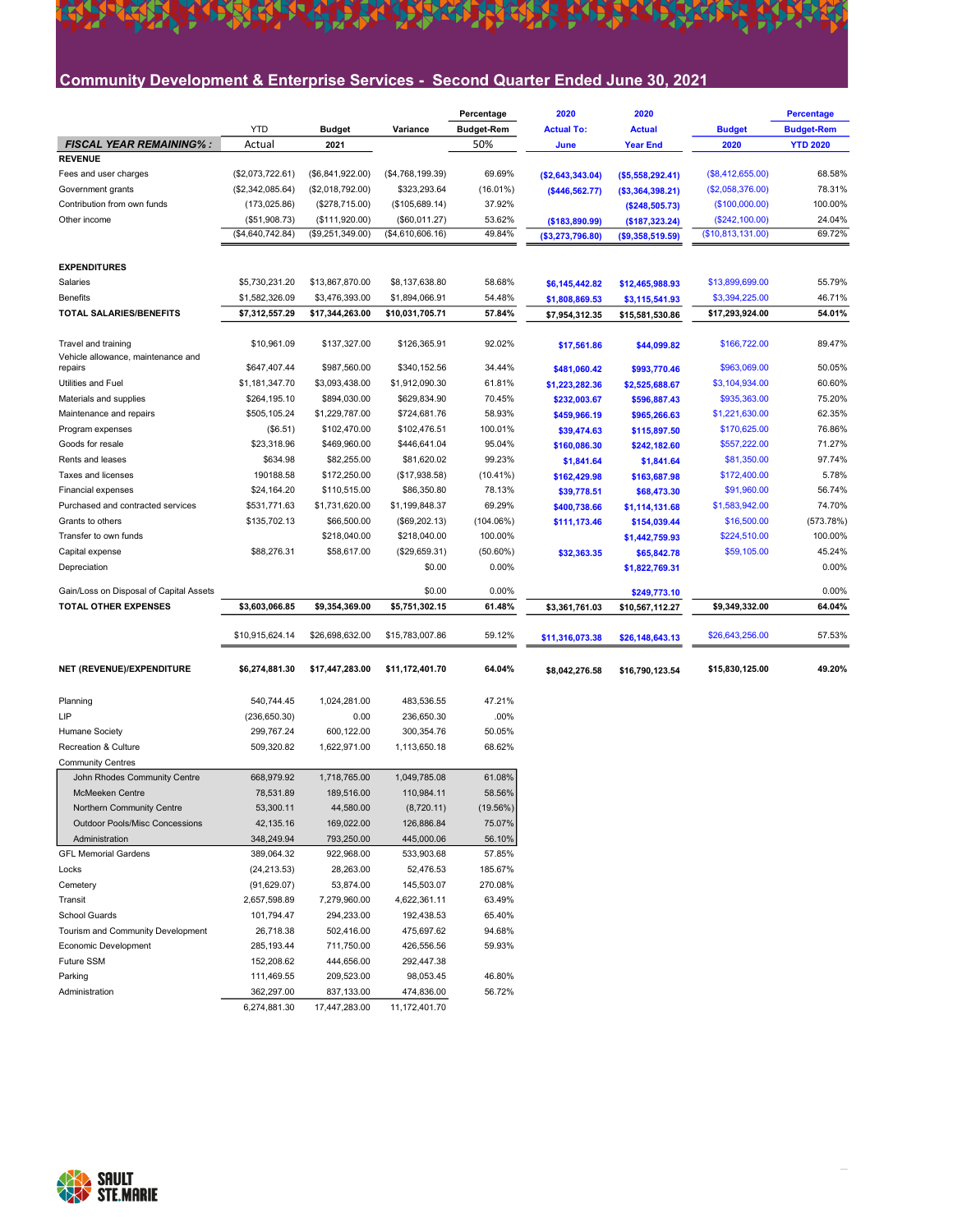

## Levy Boards - Second Quarter Ended June 30, 2021

|                                |                 |                 |                 | Percentage        | 2020              | 2020            |                 | <b>Percentage</b> |
|--------------------------------|-----------------|-----------------|-----------------|-------------------|-------------------|-----------------|-----------------|-------------------|
|                                | <b>YTD</b>      | <b>Budget</b>   | Variance        | <b>Budget-Rem</b> | <b>Actual To:</b> | <b>Actual</b>   | <b>Budget</b>   | <b>Budget-Rem</b> |
| <b>FISCAL YEAR REMAINING%:</b> | Actual          | 2021            |                 | 50%               | June              | <b>Year End</b> | 2020            | <b>YTD 2020</b>   |
| <b>REVENUE</b>                 |                 |                 |                 |                   |                   |                 |                 |                   |
|                                |                 |                 |                 |                   |                   |                 |                 |                   |
|                                |                 |                 |                 |                   |                   |                 |                 |                   |
| <b>EXPENDITURES</b>            |                 |                 |                 |                   |                   |                 |                 |                   |
|                                |                 |                 |                 |                   |                   |                 |                 |                   |
|                                |                 |                 |                 |                   |                   |                 |                 |                   |
| Grants to others               | \$10,820,322.00 | \$21,653,329.00 | \$10,833,007.00 | 50.03%            | \$10,659,609.00   | \$21,157,677.65 | \$21,319,218.00 | 50.00%            |
| <b>TOTAL OTHER EXPENSES</b>    | \$10,820,322.00 | \$21,653,329.00 | \$10,833,007.00 | 50.03%            | \$10,659,609.00   | \$21,157,677.65 | \$21,319,218.00 | 50.00%            |
|                                | \$10,820,322.00 | \$21,653,329.00 | \$10,833,007.00 | 50.03%            | \$10,659,609.00   | \$21,157,677.65 | \$21,319,218.00 | 50.00%            |
|                                |                 |                 |                 |                   |                   |                 |                 |                   |
| NET (REVENUE)/EXPENDITURE      | \$10,820,322.00 | \$21,653,329.00 | \$10,833,007.00 | 50.03%            | \$10.659.609.00   | \$21,157,677.65 | \$21,319,218.00 | 50.00%            |

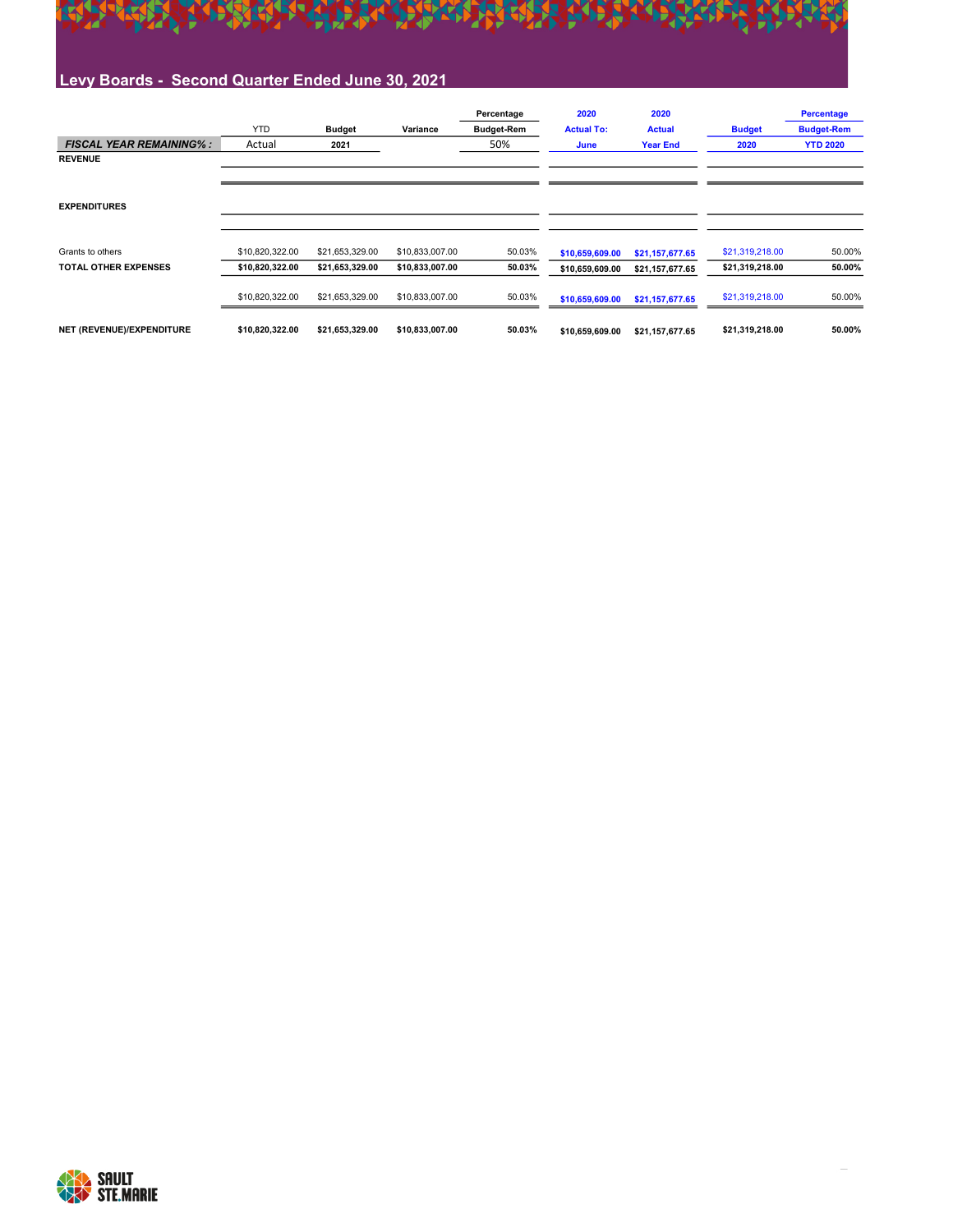

|                                |                 |                 |                 | Percentage        | 2020              | 2020            |                 | <b>Percentage</b> |
|--------------------------------|-----------------|-----------------|-----------------|-------------------|-------------------|-----------------|-----------------|-------------------|
|                                | <b>YTD</b>      | <b>Budget</b>   | Variance        | <b>Budget-Rem</b> | <b>Actual To:</b> | <b>Actual</b>   | <b>Budget</b>   | <b>Budget-Rem</b> |
| <b>FISCAL YEAR REMAINING%:</b> | Actual          | 2021            |                 | 50%               | June              | <b>Year End</b> | 2020            | <b>YTD 2020</b>   |
| <b>REVENUE</b>                 |                 |                 |                 |                   |                   |                 |                 |                   |
| Government grants              | (\$45,575.98)   | (\$200,000.00)  | (\$154, 424.02) | 77.21%            | \$110,321.16      | (\$140,624.86)  | (\$200,000.00)  | 155.16%           |
|                                | (\$45,575.98)   | (\$200,000.00)  | (\$154, 424.02) | 77.21%            | \$110,321.16      | (\$140,624.86)  | (\$200,000.00)  | 155.16%           |
| <b>EXPENDITURES</b>            |                 |                 |                 |                   |                   |                 |                 |                   |
| Grants to others               | \$16,634,933.58 | \$33,578,279.00 | \$16,943,345.42 | 50.46%            | \$17,865,481.57   | \$32,805,407.48 | \$31,477,096.00 | 43.24%            |
| Transfer to own funds          |                 | \$80,000.00     | \$80,000.00     | 100.00%           |                   | \$80,000.00     | \$80,000.00     | 100.00%           |
| <b>TOTAL OTHER EXPENSES</b>    | \$16,634,933.58 | \$33,658,279.00 | \$17,023,345.42 | 50.58%            | \$17,865,481.57   | \$32,885,407.48 | \$31,557,096.00 | 43.39%            |
|                                | \$16,634,933.58 | \$33,658,279.00 | \$17,023,345.42 | 50.58%            | \$17,865,481.57   | \$32,885,407.48 | \$31,557,096.00 | 43.39%            |
| NET (REVENUE)/EXPENDITURE      | \$16,589,357.60 | \$33,458,279.00 | \$16,868,921.40 | 50.42%            | \$17,975,802.73   | \$32,744,782.62 | \$31,357,096.00 | 42.67%            |

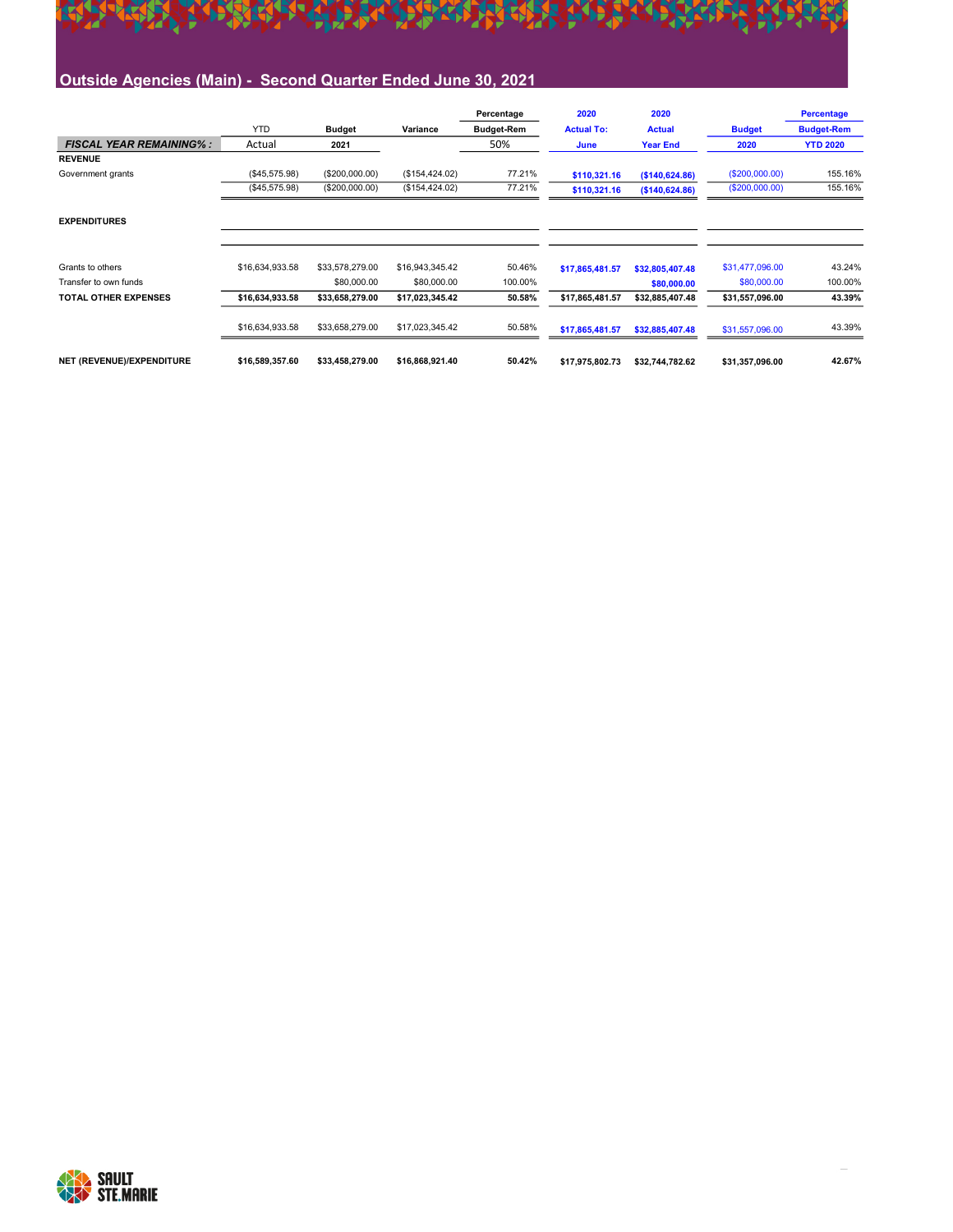

|                                |                |                |              | Percentage        | 2020              | 2020            |                | <b>Percentage</b> |
|--------------------------------|----------------|----------------|--------------|-------------------|-------------------|-----------------|----------------|-------------------|
|                                | <b>YTD</b>     | <b>Budget</b>  | Variance     | <b>Budget-Rem</b> | <b>Actual To:</b> | <b>Actual</b>   | <b>Budget</b>  | <b>Budget-Rem</b> |
| <b>FISCAL YEAR REMAINING%:</b> | Actual         | 2021           |              | 50%               | June              | <b>Year End</b> | 2020           | <b>YTD 2020</b>   |
| <b>REVENUE</b>                 |                |                |              |                   |                   |                 |                |                   |
| Fees and user charges          | (\$136,860.28) | (\$130,000.00) | \$6,860.28   | (5.28%)           | ( \$88, 213.00)   | (\$122,602.72)  | (\$130,000.00) | 32.14%            |
| Contribution from own funds    |                |                | \$0.00       | $0.00\%$          |                   | (\$84,878.82)   | (S90,000.00)   | 100.00%           |
|                                | (\$136,860.28) | (\$130,000.00) | \$6,860.28   | (5.28%)           | ( \$88, 213.00)   | ( \$207,481.54) | (\$220,000.00) | 59.90%            |
| <b>EXPENDITURES</b>            |                |                |              |                   |                   |                 |                |                   |
| Materials and supplies         | 37709.25       | \$220,000.00   | \$182,290.75 | 82.86%            | \$53,014.03       | \$207,481.55    | \$220,000.00   | 75.90%            |
| Grants to others               | 277890         | \$277,890.00   | \$0.00       | 0.00%             | \$277,890.00      | \$277,890.00    | \$277,890.00   | 0.00%             |
| <b>TOTAL OTHER EXPENSES</b>    | \$315,599.25   | \$497,890.00   | \$182,290.75 | 36.61%            | \$330,904.03      | \$485,371.55    | \$497,890.00   | 33.54%            |
|                                | \$315,599.25   | \$497,890.00   | \$182,290.75 | 36.61%            | \$330,904.03      | \$485,371.55    | \$497,890.00   | 33.54%            |
| NET (REVENUE)/EXPENDITURE      | \$178,738.97   | \$367,890.00   | \$189,151.03 | 51.42%            | \$242,691.03      | \$277,890.01    | \$277,890.00   | 12.67%            |

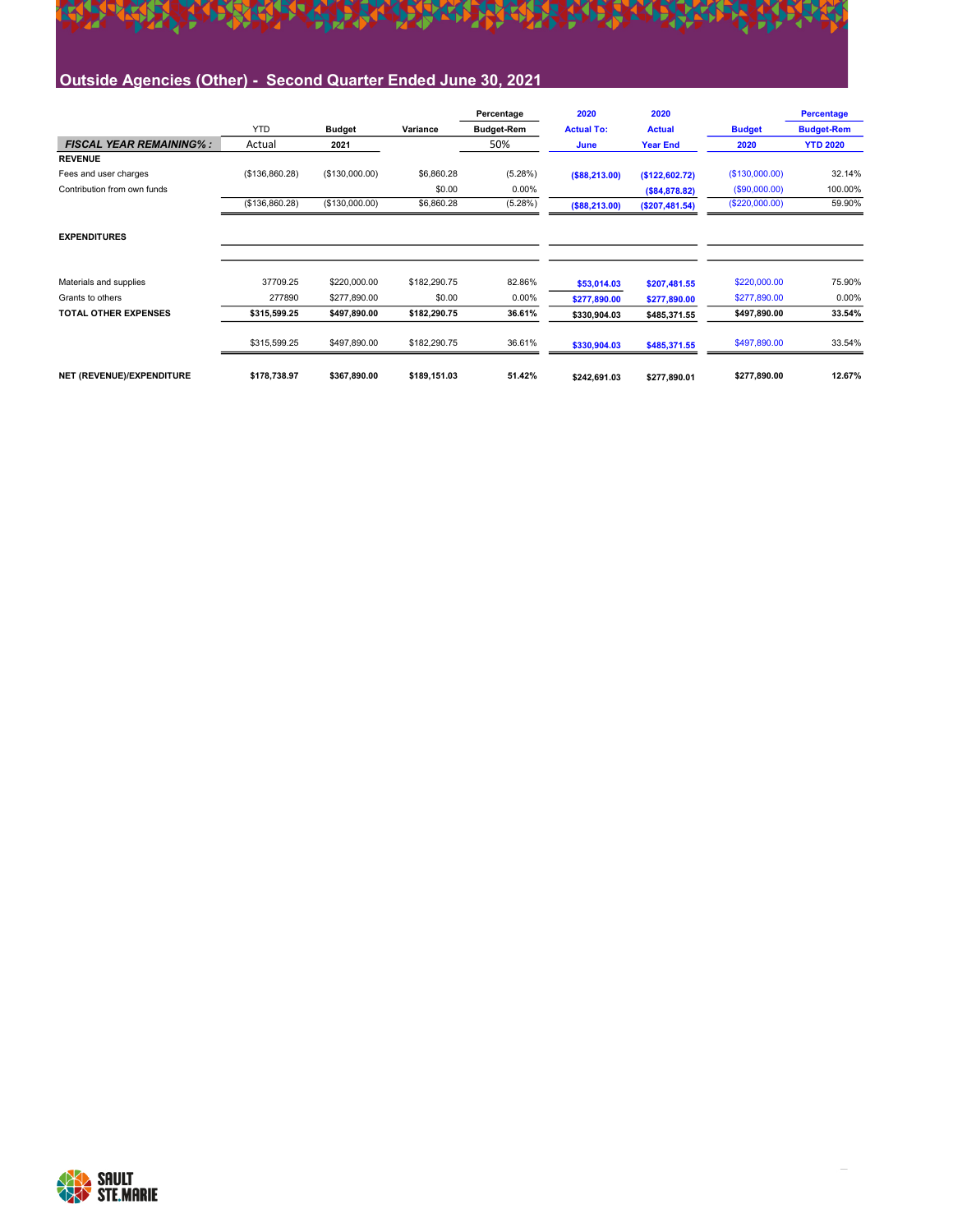

|                                |             |               |               | Percentage        | 2020              | 2020             |               | <b>Percentage</b> |
|--------------------------------|-------------|---------------|---------------|-------------------|-------------------|------------------|---------------|-------------------|
|                                | <b>YTD</b>  | <b>Budget</b> | Variance      | <b>Budget-Rem</b> | <b>Actual To:</b> | <b>Actual</b>    | <b>Budget</b> | <b>Budget-Rem</b> |
| <b>FISCAL YEAR REMAINING%:</b> | Actual      | 2021          |               | 50%               | June              | <b>Year End</b>  | 2020          | <b>YTD 2020</b>   |
| <b>REVENUE</b>                 |             |               |               |                   |                   |                  |               |                   |
| Contribution from own funds    |             |               | \$0.00        | 0.00%             |                   | ( \$206, 616.72) |               | 0.00%             |
|                                | \$0.00      | \$0.00        | \$0.00        | 0.00%             | \$0.00            | (\$206, 616.72)  | \$0.00        | 0.00%             |
| <b>EXPENDITURES</b>            |             |               |               |                   |                   |                  |               |                   |
| Materials and supplies         | \$30,493.96 |               | (\$30,493.96) | 0.00%             | \$206,616.72      | \$206,616.72     |               | 0.00%             |
| Transfer to own funds          |             | \$500,000.00  | \$500,000.00  | 100.00%           |                   | \$500,000.00     | \$500,000.00  | 100.00%           |
| <b>TOTAL OTHER EXPENSES</b>    | \$30.493.96 | \$500,000.00  | \$469,506.04  | 93.90%            | \$206,616.72      | \$706,616.72     | \$500,000.00  | 58.68%            |
|                                | \$30,493.96 | \$500,000.00  | \$469,506.04  | 93.90%            | \$206,616.72      | \$706,616.72     | \$500,000.00  | 58.68%            |
| NET (REVENUE)/EXPENDITURE      | \$30,493.96 | \$500,000.00  | \$469,506.04  | 93.90%            | \$206,616.72      | \$500,000.00     | \$500,000.00  | 58.68%            |

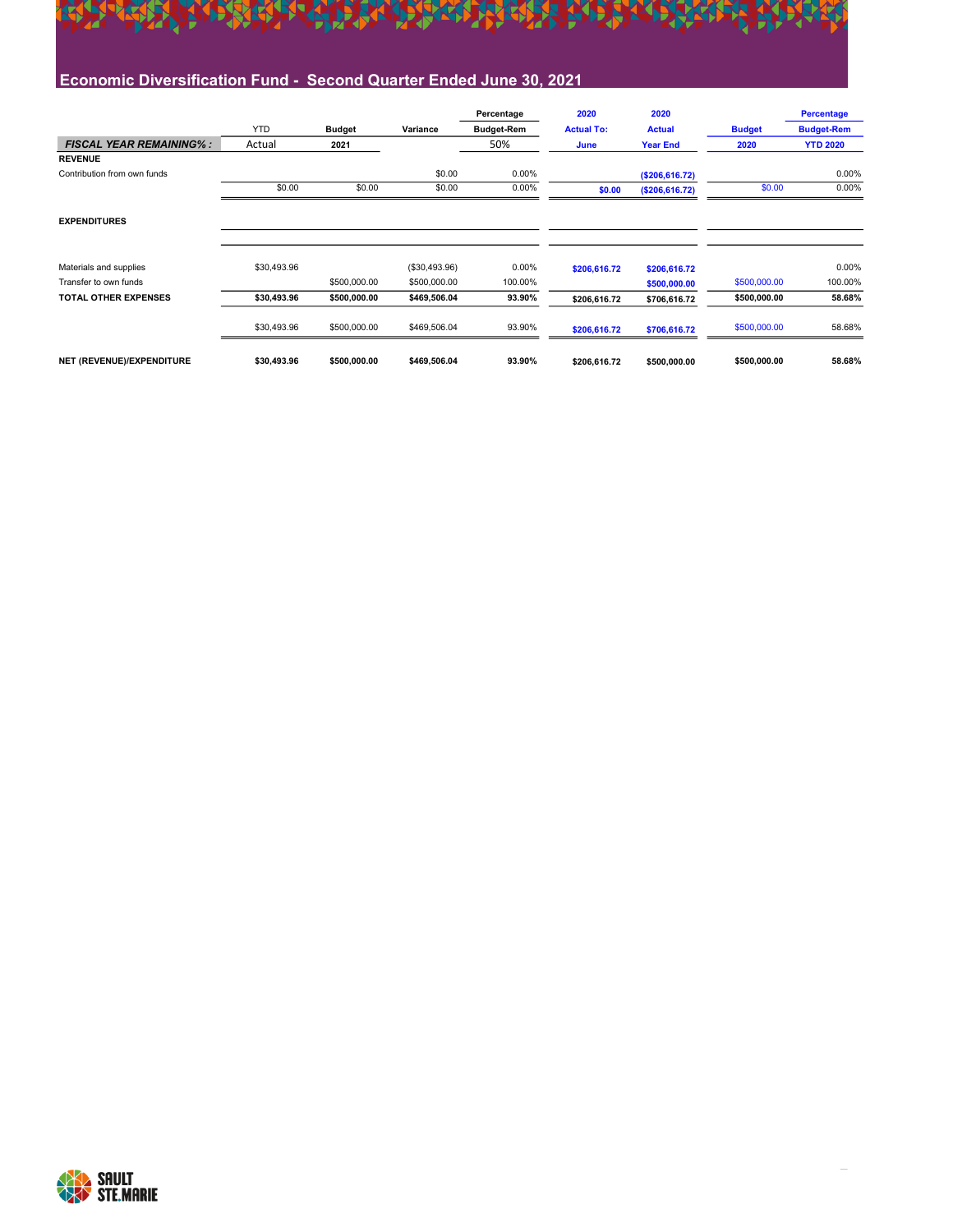# A TARA TA GALARA DAGA TARA TA TA TARA **SEREE**

## Corporate Financials - Second Quarter Ended June 30, 2021

|                                    |                    |                                       |                   | Percentage        | 2020                | 2020               |                      | <b>Percentage</b> |
|------------------------------------|--------------------|---------------------------------------|-------------------|-------------------|---------------------|--------------------|----------------------|-------------------|
|                                    | <b>YTD</b>         | <b>Budget</b>                         | Variance          | <b>Budget-Rem</b> | <b>Actual To:</b>   | <b>Actual</b>      | <b>Budget</b>        | <b>Budget-Rem</b> |
| <b>FISCAL YEAR REMAINING%:</b>     | Actual             | 2021                                  |                   | 50%               | June                | <b>Year End</b>    | 2020                 | <b>YTD 2020</b>   |
| <b>REVENUE</b>                     |                    |                                       |                   |                   |                     |                    |                      |                   |
| Taxation                           | (\$123,832,736.39) | (\$125, 248, 213.00)                  | (\$1,415,476.61)  | 1.13%             | (\$119,806,925.58)  | (\$121,262,102.13) | (\$120,985,175.00)   | 0.97%             |
| Payment in Lleu of taxes           | (\$2,159,582.75)   | (\$4,480,756.00)                      | (\$2,321,173.25)  | 51.80%            | (\$2,772,979.23)    | (\$4,480,450.89)   | (S4, 347, 584.00)    | 36.22%            |
| Fees and user charges              | (\$6,816,078.43)   | (\$14, 116, 044.00)                   | (\$7,299,965.57)  | 51.71%            | ( \$4,606,789.52)   | (\$11,373,563.84)  | (\$15,001,696.00)    | 69.29%            |
| Government grants                  | (\$10,274,925.19)  | (\$16,412,618.00)                     | (\$6,137,692.81)  | 37.40%            | ( \$8,463,048.69)   | ( \$19,414,751.03) | (S15,960,400.00)     | 46.97%            |
| Interest and Investment income     | (\$1,294,522.72)   | (\$4,320,000.00)                      | (\$3,025,477.28)  | 70.03%            | (\$1,436,352.77)    | ( \$3,380,839.80)  | (S4, 320, 000.00)    | 66.75%            |
| Contribution from own funds        |                    | (\$1,914,308.00)                      | (\$1,914,308.00)  | 100.00%           | (14, 712.30)        | (\$1,301,161.23)   |                      | 0.00%             |
| Other income                       | (\$261, 146.23)    | (\$1,540,000.00)                      | (\$1,278,853.77)  | 83.04%            | (\$454,296.10)      | (\$1,206,629.60)   | (\$2,530,000.00)     | 82.04%            |
| Change in future employee benefits |                    |                                       | \$0.00            | 0.00%             |                     | (\$1,067,679.86)   |                      | 0.00%             |
|                                    |                    | (\$144,638,991.71) (\$168,031,939.00) | (\$23,392,947.29) | 13.92%            | ( \$137,555,104.19) | (\$163,487,178.38) | (\$163, 144, 855.00) | 15.69%            |
|                                    |                    |                                       |                   |                   |                     |                    |                      |                   |
| <b>EXPENDITURES</b>                |                    |                                       |                   |                   |                     |                    |                      |                   |
| Salaries                           |                    |                                       | \$0.00            | 0.00%             | \$109.48            | \$1,112,143.63     |                      | 0.00%             |
| <b>Benefits</b>                    | \$10,000.00        | \$20,000.00                           | \$10,000.00       | 50.00%            | \$14,000.00         | \$16,000.00        | \$20,000.00          | 30.00%            |
| <b>TOTAL SALARIES/BENEFITS</b>     | \$10,000.00        | \$20,000.00                           | \$10,000.00       | 50.00%            | \$14.109.48         | \$1,128,143.63     | \$20.000.00          | 29.45%            |
|                                    |                    |                                       |                   |                   |                     |                    |                      |                   |
| Materials and supplies             | \$74,197.96        | \$310,056.00                          | \$235,858.04      | 76.07%            | \$53,283.22         | \$231,411.54       | \$308,427.00         | 82.72%            |
| Program expenses                   | \$198,138,00       | \$472,988.00                          | \$274,850.00      | 58.11%            | \$380,047.50        | \$760,095.00       | \$760,095.00         | 50.00%            |
| Financial expenses                 | \$1,964,073.75     | \$2,530,756.00                        | \$566,682.25      | 22.39%            | \$2,146,415.26      | \$3,264,541.53     | \$2,479,330.00       | 13.43%            |
| Purchased and contracted services  | \$35,020.24        | \$11,000.00                           | (\$24,020.24)     | (218.37%)         | \$7,976.28          | \$26,886.39        | \$11,000.00          | 27.49%            |
| Grants to others                   |                    | \$865.00                              | \$865.00          | 100.00%           |                     | \$863.72           | \$865.00             | 100.00%           |
| Transfer to own funds              | \$36,000.94        | \$12,917,364.00                       | \$12,881,363.06   | 99.72%            |                     | \$12,408,764.23    | \$12,509,849.00      | 98.37%            |
| <b>TOTAL OTHER EXPENSES</b>        | \$2,307,430.89     | \$16,243,029.00                       | \$13,935,598.11   | 85.79%            | \$2,791,499.16      | \$16,692,562.41    | \$16,069,566.00      | 82.63%            |
|                                    | \$2,317,430.89     | \$16,263,029.00                       | \$13,945,598.11   | 85.75%            | \$2,805,608.64      | \$17,820,706.04    | \$16,089,566.00      | 82.56%            |
| NET (REVENUE)/EXPENDITURE          |                    | (\$142,321,560.82) (\$151,768,910.00) | (\$9,447,349.18)  | 6.22%             | ( \$134,749,495.55) | (\$145,666,472.34) | (\$147,055,289.00)   | 8.37%             |